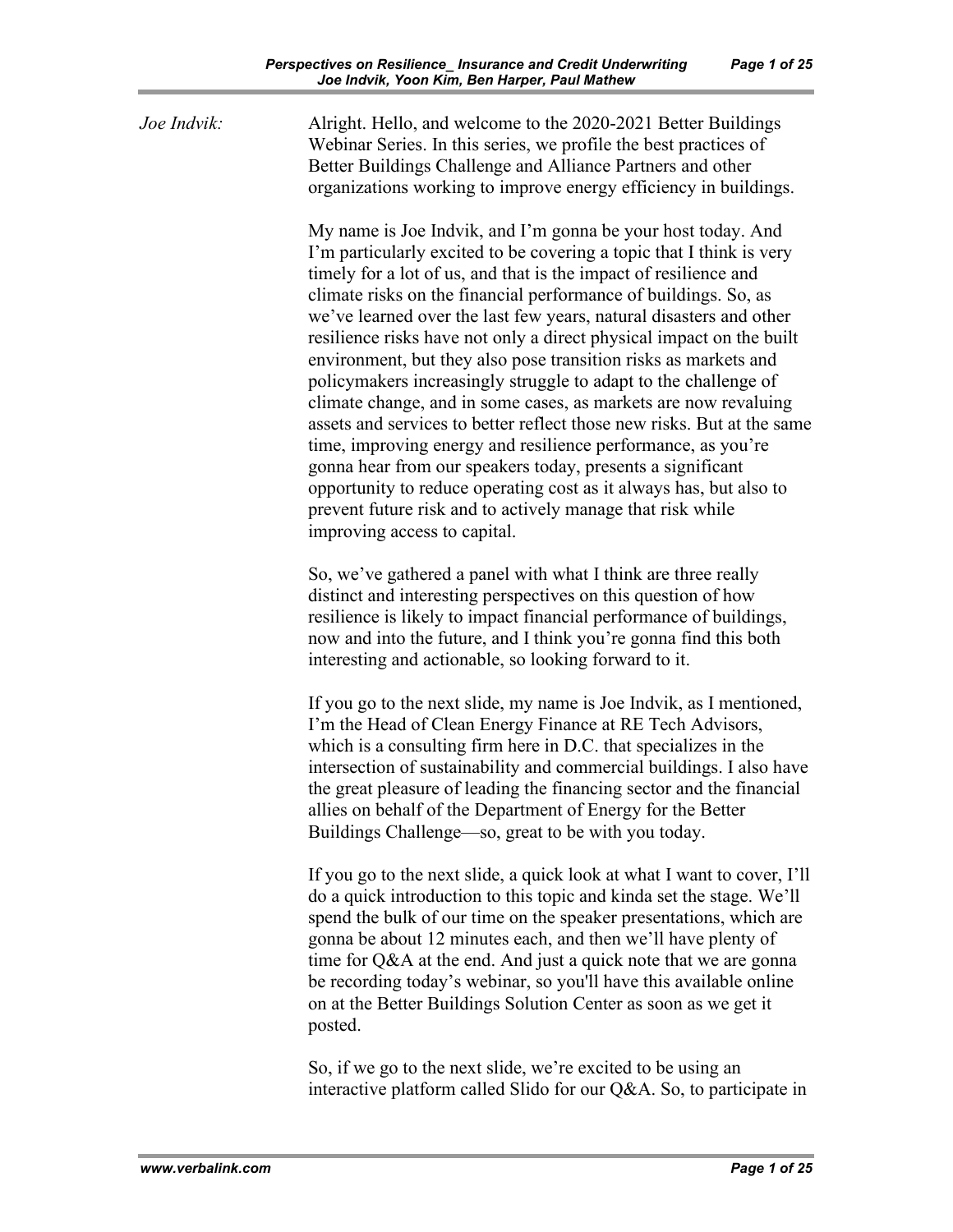the Q&A and the poll that we're about to do, go to [www.Slido.com,](http://www.slido.com/) either on a mobile device or by opening a new tab on your web browser, and enter today's event code, which is #DOE, or "pound" DOE if you're among our older audience. And if you'd like to ask our panelists any questions, go ahead and submit them through the Slido any time during the presentation. If it's directed at a particular person, please note that in your question, and we're gonna be answering those towards the end of the session. And then you can also upvote others' questions. If you see one that was already asked that you particularly like, go ahead and upvote that, and we'll try to ask the most popular questions at the end.

So, we have one poll to get things started, which we're gonna do via Slido, so please go ahead and go over to Slido and respond to the poll that you should now see on your screen. And the question is—what sector are you from? You should see it under the Polls tab on Slido. Alright, results are coming in. Interesting, so, we've got a pretty sizable contingent from state, local, and federal governments. Real estate and federal are in a neck and neck race. We've got a variety of other sectors, and a fair number of contractors and service providers working in the built environment as well. And if we scroll down a little bit, it looks like we have some financial services folks, a little bit of nonprofit, industrial, and higher education and multi-family represented. Okay, great, so a good mix of sectors. I think the content will be useful for all of those sectors, so great to have you with us.

So, if we go back to the deck, I just want to do a couple of quick comments here to set the stage and then I'll turn it over to our speakers. I thought it would be helpful to have a sort of table of contents for the themes that we're gonna be discussing, because climate risk, resilience, and financial markets are very complicated. So, we're kind of distilling this down into three areas we're focusing on today.

So, as we all know, climate risk impacts financial markets in a variety of ways, and that in turn can affect the financial performance of commercial buildings. Three specific ways it does that are through credit ratings. So, we now know that, as financial markets and ratings agencies increasingly understand the implications of climate change and resilience, that's gonna start to be reflected in credit ratings, which we're gonna hear about today. Credit underwriting as well, so the way that investors and lenders decide which assets or deals to bring into their portfolio is also increasingly incorporating climate risk factors and resilience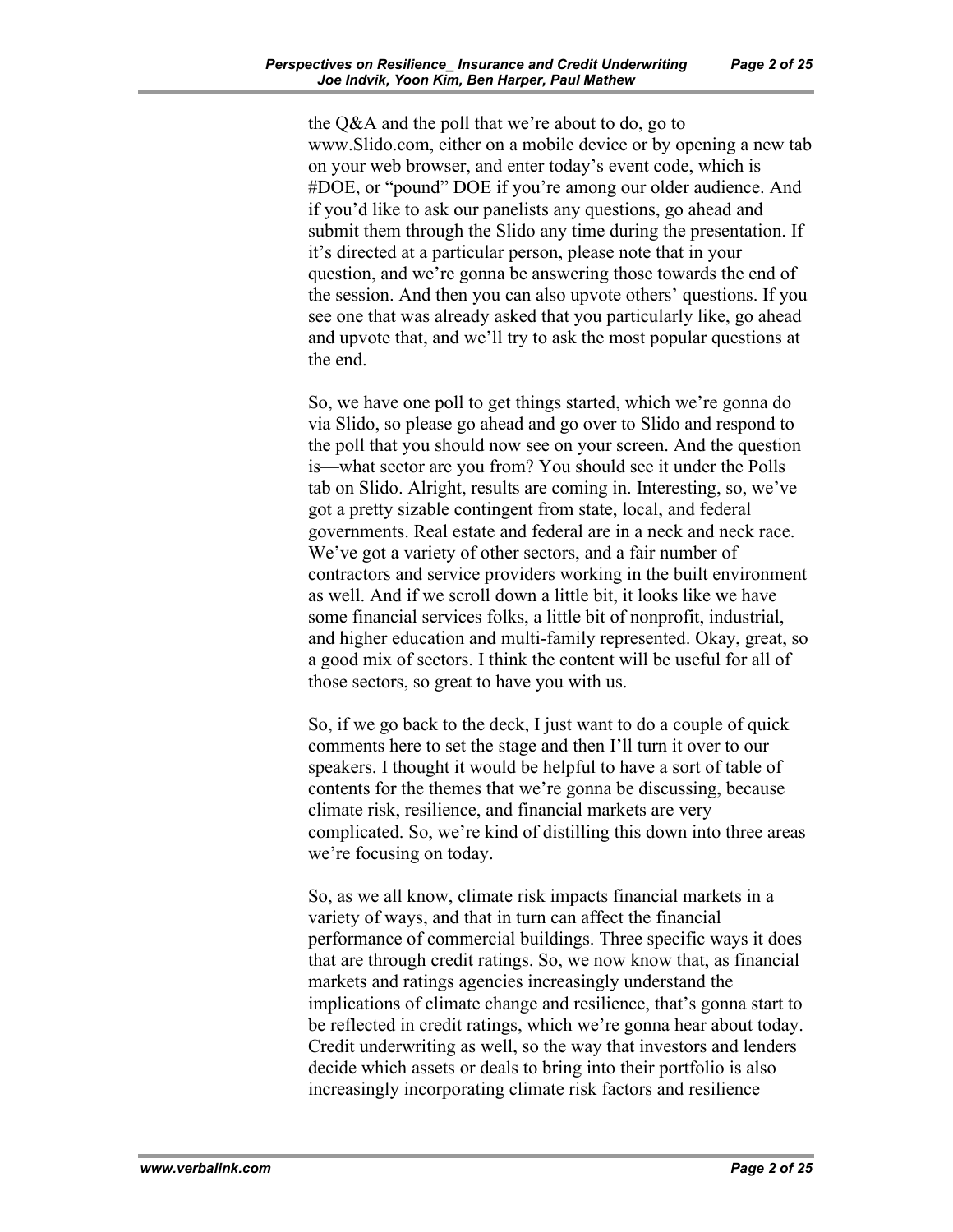factors into that decision making. And finally, insurance is one of the most direct ways that climate and resilience risk impacts buildings, because it can have the effect of increasing insurance premiums in some cases, and in the worst possible scenarios, making assets uninsurable. So, there are some really interesting and, I think, actionable implications on how this is gonna be affecting the insurance industry and the types and costs of insurance products that are available, which we're gonna talk about.

If you go to the next slide, I do want to briefly introduce an initiative that we launched at the Department of Energy in 2019 called The Finance and Resilience Initiative that kind of sparked this conversation initially. And a lot of the questions we were getting from building owners were things like, you know, "We know that resilience is important. We understand that climate change is gonna have an impact on our portfolios, but we don't really know where to start, what questions to ask, or what process to follow in order to get a good resilience plan in place." So, our goal with this initiative was to bring together experts and emerging best practices who could help answer that question—essentially, equipping building owners with better tools to measure, manage, and mitigate resilience risk in their properties.

And so, by convening this roundtable, six key steps sort of settled out of the conversation, and those are the steps that you see reflected there on the right-hand side, and these are steps that any building owner, whether it's an individual property or a whole portfolio of hundreds or thousands of properties, would be well served to follow as they kind of go down the path of understanding resilience and then making a plan to address it. And so, we sort of collectively called that series of steps The Resilience Roadmap and worked with the DOE roundtable to produce a number of resources, guides, and toolkits on each of those topics.

So, if you go to the next slide, this is now available on the Better Buildings Solution Center. You can go either click the link there, or—I can't click it, but either go to the link there or go to the Solution Center and search for Resilience Roadmap and you'll find it. So, you'll see each of those steps laid out and then you can click into each to drill down to the individual resources and case studies. So, if you want to do a deeper dive into some of the topics that are being covered today or you're just not quite sure where to start on resilience, this would be a good place to go.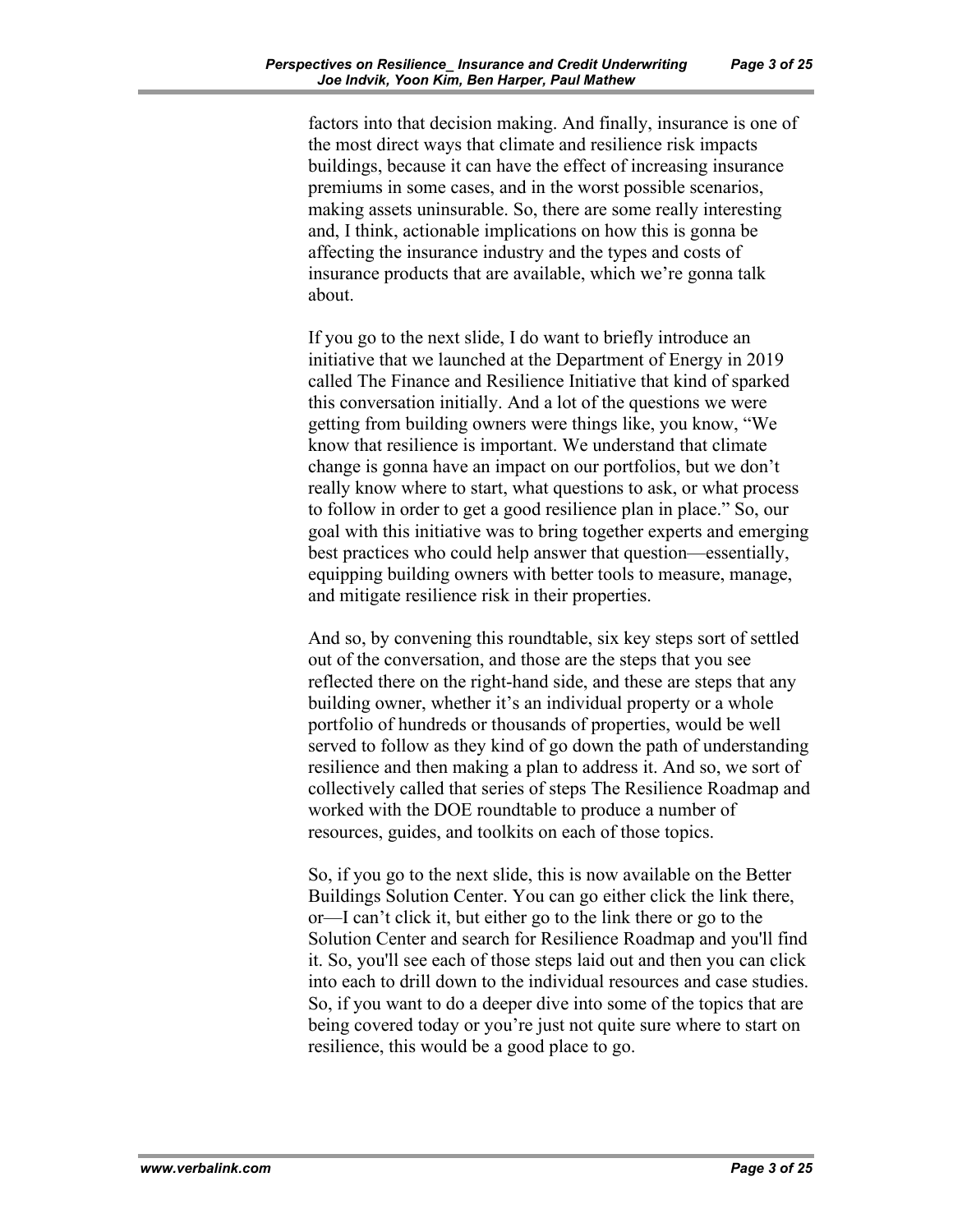|           | Okay, so, if we move to the next slide, I want to briefly introduce<br>our speakers and then I'll give them a chance to introduce<br>themselves more fully when we get to their part of the<br>presentation. But we have Yoon Kim, who is the Managing<br>Director of Four Twenty Seven, which is one of the leading<br>climate risk assessment shops, and is going to be speaking about<br>what they're seeing related to climate risk and its impact on credit<br>ratings.                     |
|-----------|--------------------------------------------------------------------------------------------------------------------------------------------------------------------------------------------------------------------------------------------------------------------------------------------------------------------------------------------------------------------------------------------------------------------------------------------------------------------------------------------------|
|           | We've got Ben Harper, who is the Head of Corporate<br>Sustainability for Zurich North America, and was actually a<br>member of that Finance and Resilience Roundtable that I just<br>talked about—so, welcome back, Ben, and thanks for being a part<br>of this. He's gonna speak about how the insurance industry is<br>being impacted by climate risk.                                                                                                                                         |
|           | And then we've got Paul Mathew, who's a Staff Scientist and<br>Department Head of the Whole Building Systems at Lawrence<br>Berkeley National Labs, or LBNL, who has authored hundreds of<br>papers—literally hundreds—and reports and is gonna speak in<br>detail on a couple of those, particularly how energy performance<br>intersects with financial markets and the ability of buildings to<br>borrow money.                                                                               |
|           | So, really excited for those three very diverse, but I think all very<br>interesting takes on how resilience is impacting financial<br>performance in buildings.                                                                                                                                                                                                                                                                                                                                 |
|           | So, with that, I'm gonna hand it over to Yoon.                                                                                                                                                                                                                                                                                                                                                                                                                                                   |
| Yoon Kim: | Thank you, Joe, for the introduction. And I appreciate the<br>opportunity to speak to you all today. Next slide, please. Next<br>slide, please.                                                                                                                                                                                                                                                                                                                                                  |
|           | So, first, by way of introduction, some context on Four Twenty<br>Seven. We are a Moody's affiliate company and our focus is on<br>assessing typical climate risk related data. And so, we provide data<br>and analytics related to the exposure of different types of asset<br>classes, including real assets, which encompasses real estate as<br>well as infrastructure and their exposure to physical risks, which<br>I'll talk a little bit more about and help to define in my next slide. |
|           | And so, our focus really is on helping to translate the outputs of<br>climate models into decision relevant data and analytics to help the<br>clients that we work with, including some of the world's leading<br>investors, asset managers, commercial banks, development and                                                                                                                                                                                                                   |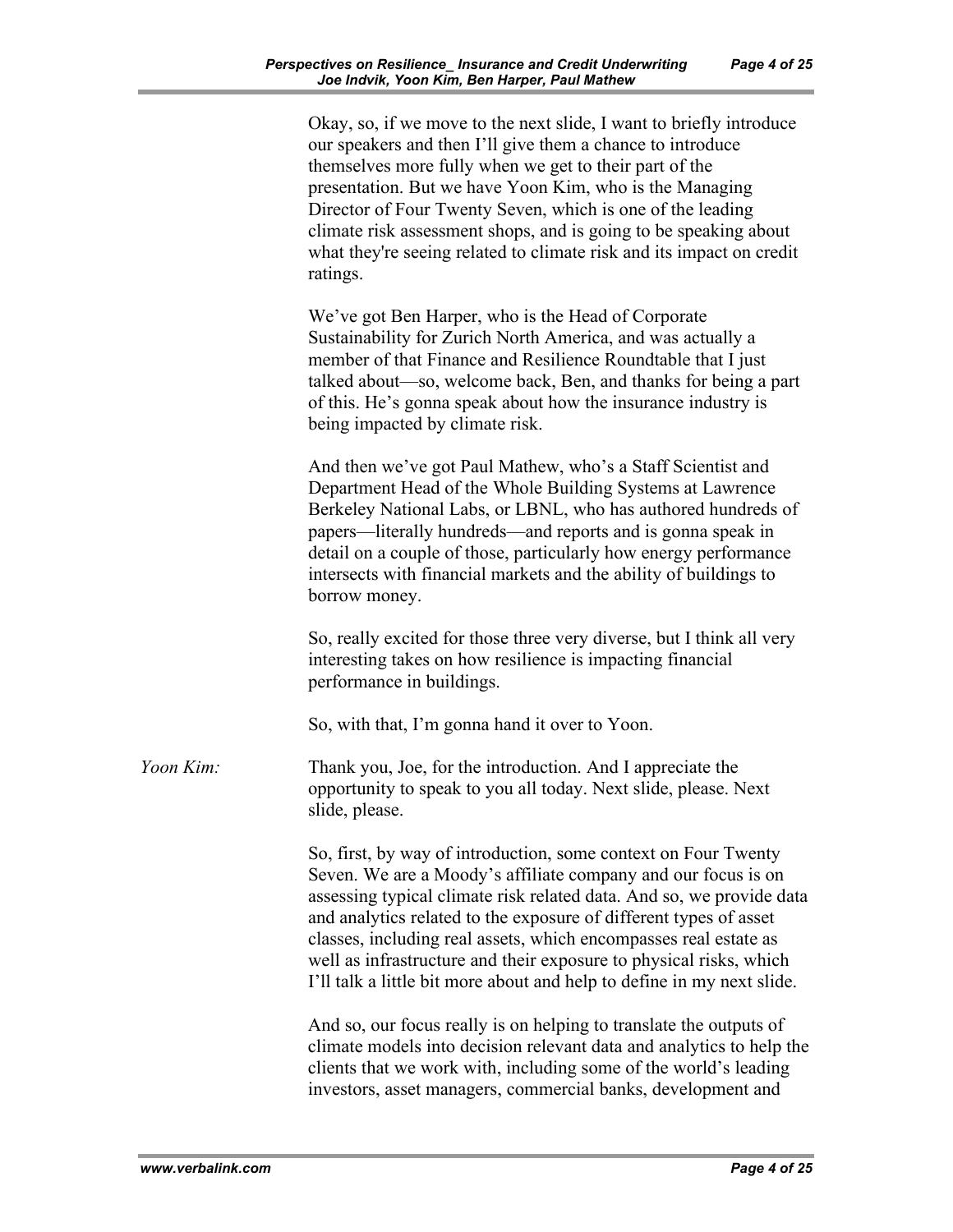finance institutions, corporations and government agencies—to help this broad range of financial and economic factors better understand what physical risk exposure means for their investments.

We're based here in the San Francisco Bay Are in Berkeley, although I'm working from my house in San Francisco itself, and we also have offices in D.C., Paris, Tokyo, as well as representatives in Sydney and in London. Next slide, please.

So, first, to provide some definitions up front. When we talk about climate risk, it falls into two buckets. The first is physical risk, and those encompass both acute as well as chronic risk. Acute includes extreme events of all kinds, including floods, storms, droughts, and wildfires. Chronic refers to the longer term, slower onset changes that we are already starting to see, such as rising temperatures and sea levels. Transition risk refers to the risks that arise as the global economy starts to shift to move away from an economy that's fueled by fossil fuels. And so, this will result in a number of different types of policies as we build technology, market, and reputational risks, and those categories I'll refer to as transition. Next slide, please.

And so, today, I'll be focused on the physical risk side of things, highlighting first here an example related to sea level rise. And so, in terms of types of impacts that we can expect real assets and real estate to face when it comes to climate impact is, first, we can expect to see direct impact to a given building, for instance. And so, that might result in chronic inundation for a given site, flood damage—but then there will also be impacts that have consequences for a given asset, even if that asset is not directly affected. And that will include things like impacts on the infrastructure on which the local community is reliant. And so, potentially, access to transport that enables being able to get in and out of to and from a given building, for instance, as well as water energy infrastructure. There may be other impacts on the broader community that have to do with its demographics and economics, but ultimately, also affect the viability of an asset—assets that continue to be affected by sea level rise impacts and chronic inundation may also find it more difficult to get insurance or to get money for mortgages, for instance, in affected areas.

And so, this will have impacts across the real estate value chain from the direct investors, asset owners, developers, insurers, banks, lenders, and taxpayers. Next slide, please.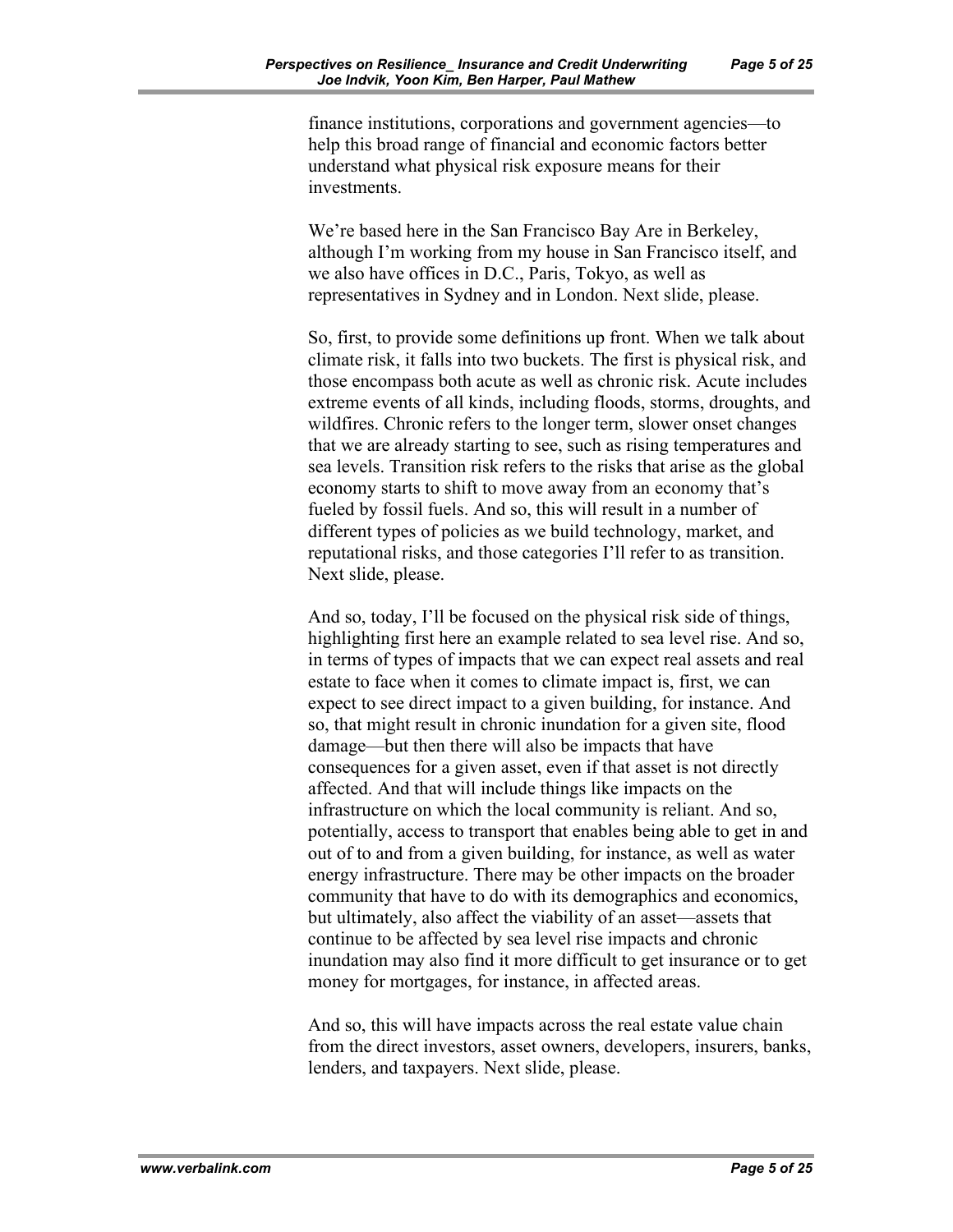And so, I just want to highlight here that climate risk really is already financial risk. And so, two recent examples. The first article, focused on the Carolinas, highlights some work that was done by the First Street Foundation and their analysis, which examined the combined impacts of factors such as tidal flooding, hurricane, storm surge, projected sea level rise, and other elements. And they found that, across the Southeastern coastal states, including Florida, South Carolina, North Carolina, Virginia and Georgia, you are seeing over 616,000 properties that have already lost market value between 2005 and 2016 due to flooding related to sea level rise. And so, that's \$7.4 billion of real estate value depreciation, which is quite significant. That not only has impact for the owners of those homes themselves, those real assets, but also, ultimately, can translate into broader economic impacts that require bailout and call on taxpayer funding as well.

On the right is an article from *The New York Times* which explores the impacts that sea level rise poses to mortgage portfolios. And some of the trends that we're seeing or that the article highlights is that, as lenders become increasingly aware of this risk, they're starting to take measures such as requiring larger down payments up to 40 percent, selling off mortgages to Fannie and Freddie. In particular, we're seeing this type of behavior among smaller regional banks who tend to have a better sense of what's happening on the ground and really helps to highlight in more significant ways the kinds of risks that we're seeing in these areas.

And the longer term implications of this are potentially that homes in these higher risk areas could potentially become unsellable, not just—and I wanna note that it's not just sea level rise that poses a threat of this nature, but you're also seeing this in relation to wildfires across the country, California and the Bay Area where I'm from, or where I currently live, being a prime example of that. And this will have important consequences if we think about homes as being a primary source of equity for Americans. Next slide, please.

So, with this type of risk and the systemic risks that it poses, that climate change poses for the financial system, we're starting to see greater awareness of this amongst investors. On the left is an article highlighting the fact that a number of investors with over a trillion dollars at stake submitted a letter to key U.S. regulators asking them, calling on them to pay more particular attention to climate related risks, recognizing that not paying attention to these and ignoring these could potentially result in a significant and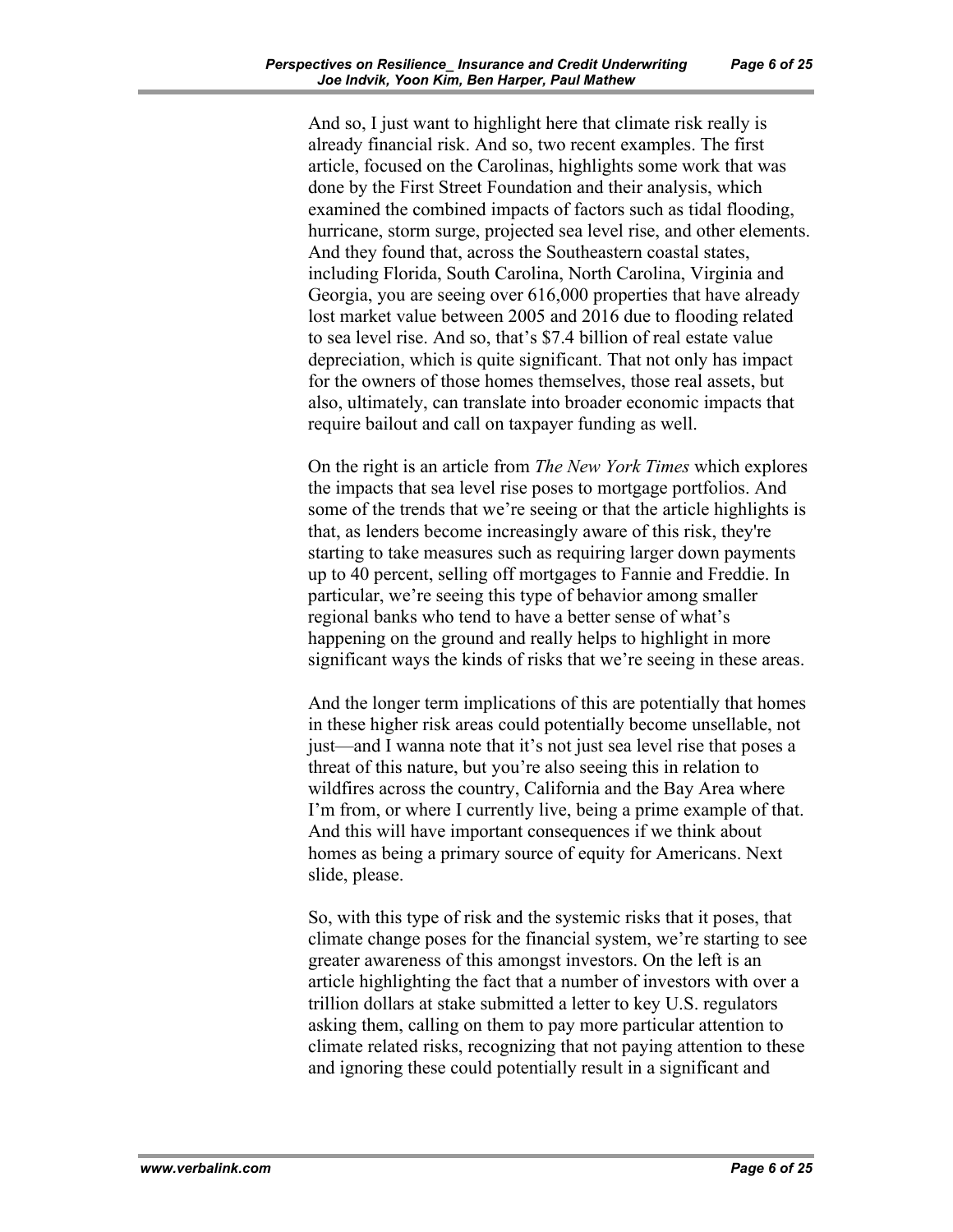rapid devaluation of the efforts to underpin the economy and lead to a significant downturn and potentially crash.

On the right is an extract from Larry Fink, the CEO of BlackRock, his 2021 letter to CEOs. And he, last year, in 2020, also highlighted the fact that climate risk poses a material risk to investments. He does the same here, but he, in particular, calls out the fact that we're starting to see a more rapid shift toward climate risk being recognized as financial risk and starting to see significant impact. And that poses both risks for us as well as opportunities. Next slide.

Another important driver that we're seeing to incentivize economic and financial actors to pay closer attention to climate risk is the Task Force on Climate Related Financial Exposures. So, they were created five, six years ago by the Financial Stability Board, and it's a governance framework that advocates for the integration of climate risk in mainstream financial filings, but the TCFD really helped to crystallize an increasing concern amongst investors and business leaders about the potential impacts of climate change on the economy and on financial markets. And so, the TCFD has really played an instrumental role in highlighting the potential, the risk that that climate poses or the economy and financial markets as well as on calling for more transparency and better assessment and disclosure of these types of risks, including their incorporation into major financial disclosures.

And I'll just note that one important thing is, there's both a focus on the risk piece, but also on the opportunities. And so, it will be important to keep in mind that both of these will be presented as the climate continues to change. Next slide, please.

And then more recently, we're starting to see increasing interest and attention on the part of U.S. regulators. So, the Federal Housing Finance Authority, which is responsible for regulating entities like Fannie Mae and Freddie Mac, has recently issued a request for information on climate and natural disaster risk management for these entities that they regulate. So, they're interested in better understanding what the nature of these risks might be that are related to climate, as well as what types of measures they can then potentially put in place to safeguard the system.

The Federal Reserve has also recently established a Climate Committee and has announced that it's going to start integrating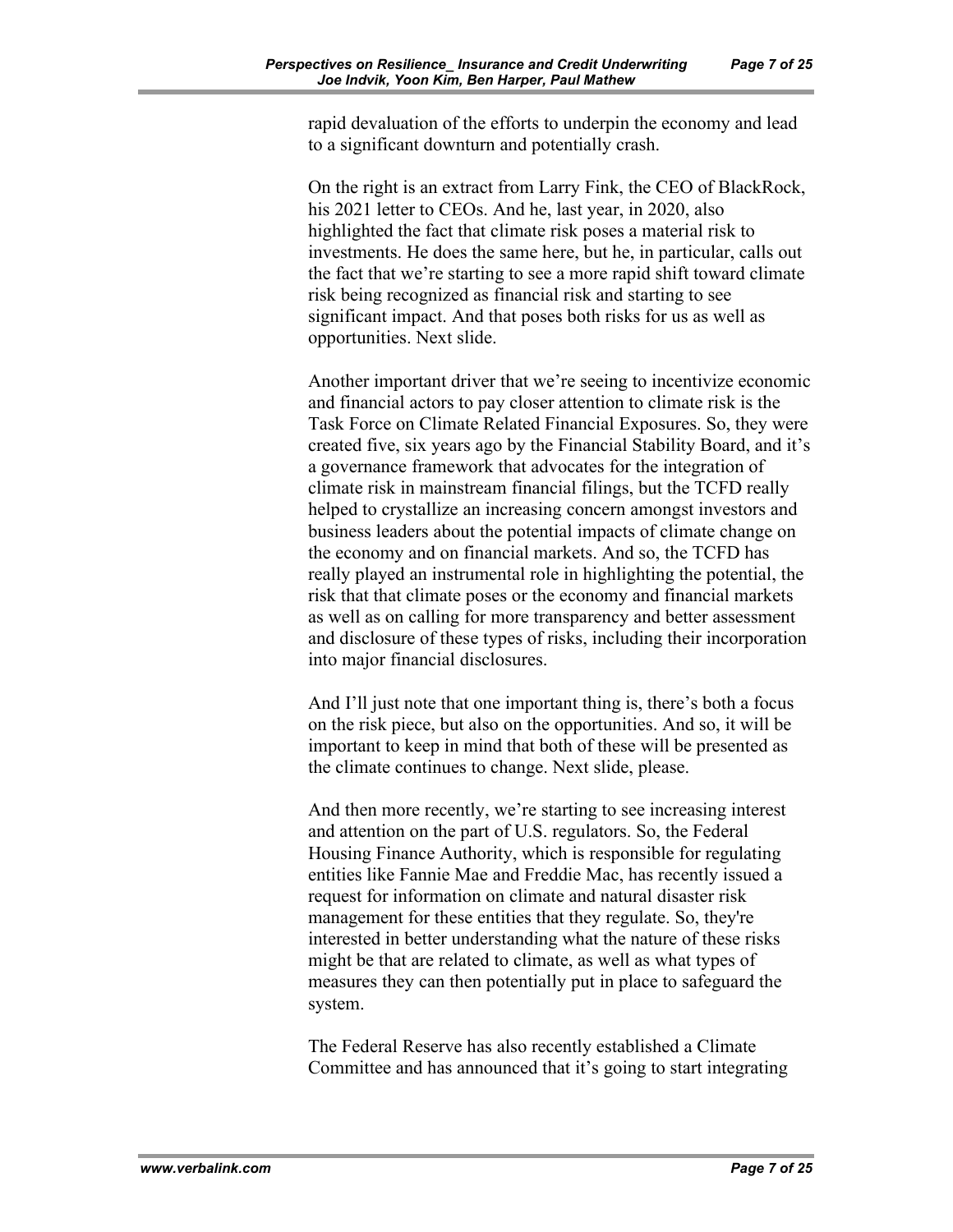climate risk into its regulatory activities, starting first with things like scenario analysis and stress testing. Next slide.

And then, in addition to these other drivers within the market, we're also starting to see increased interest on the part of credit rating agencies. And here, I wanted, Moody's investor service, in their 2021 Global ESG outlook, highlighted the fact that ESG as well as climate considerations are going to be an increasingly important driver in credit ratings overall, will have an increasingly important impact on credit, so that is a trend that they expect to continue throughout 2021. And so, they have already started to leverage the climate related data and integrated it into their research. And I'm just highlighting one example here on the right from a recent pre-sale report on a commercial mortgage-backed security asset that they evaluated, and they're leveraging Four Twenty Seven data at the asset level in order to understand the exposure of the underlying investment space to physical climate risk. Next slide, please.

And so, I just wanted to spend a few minutes highlighting, we know that climate change poses a risk. What kinds of data do you want to consider to better understand your asset's exposure to climate hazards. Continuing to look at sea level rise as an example—so, the first element is the need to look into the future and use forward looking data to better understand how sea level rise conditions will change over time and what the potential exposure at the asset level will be.

And so, we leverage data that accounts for a number of different drivers of sea level rise, including things like air, ocean, and ice dynamics, elevation data, historical sea levels and then also tidal gauge data for storm surge to understand how, at the project level, so at a granular 90x90 meters, an individual asset could potentially be exposed to sea level rise. Next slide, please.

That enables evaluation at the property level, and here are just a couple of snapshots from our applications, which allow for evaluation both of single sites as well as across portfolios. And on the right, we have an example or an extract from a score card where you can see both the hazard level scores for each of the hazards that we cover as well as the underlying metrics that drive heat stress, for instance, or sea level rise. Next slide, please.

And understanding the exposure of individual assets can be, you can build upon that to develop a market level view. And here, we're just providing a couple of examples of what that can look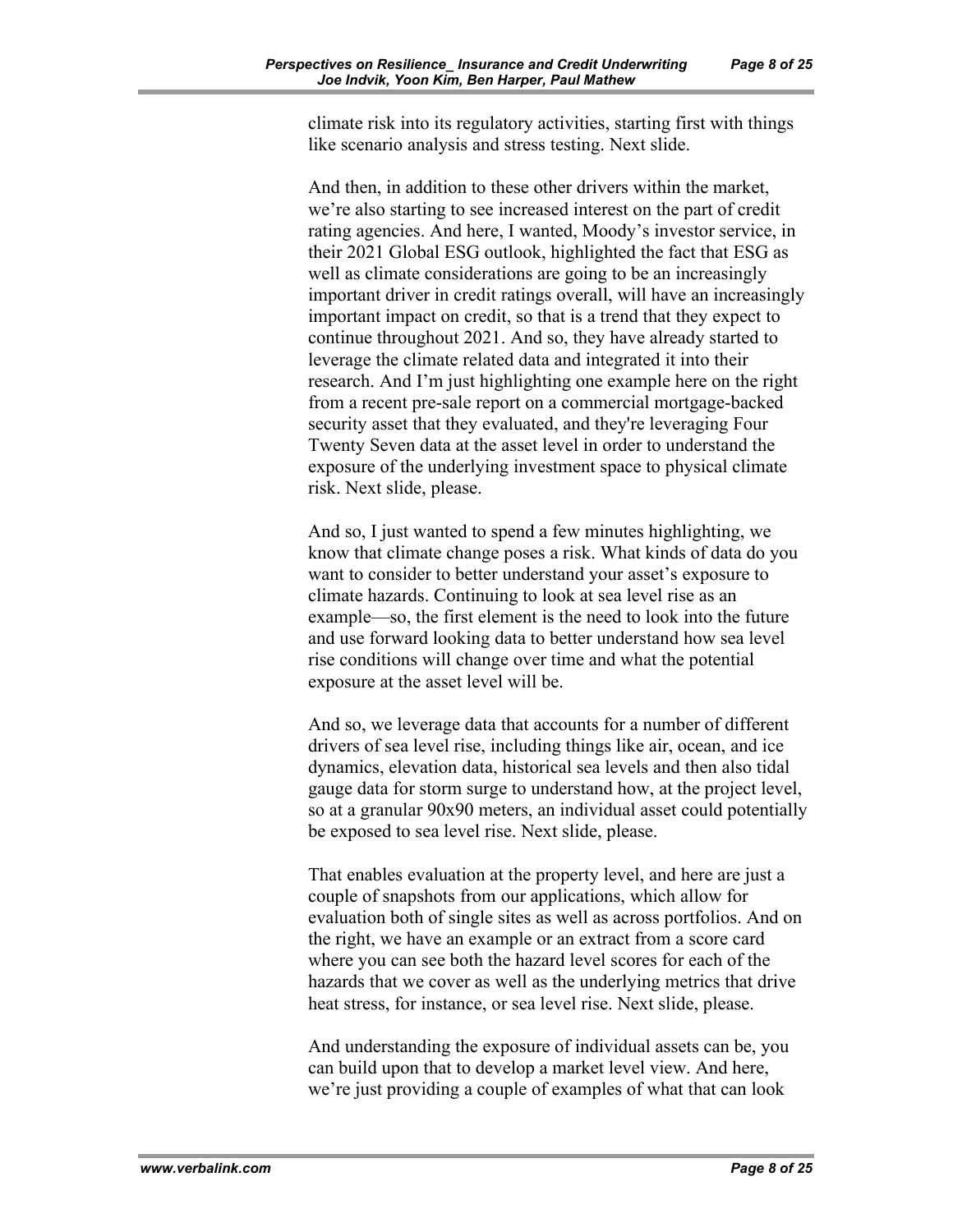|                    | like. On the left, we're looking at a distribution of corporate<br>facilities across Europe and the size of the bubble indicates the<br>number of facilities in a given region, and the colors indicate both<br>high risk, with green being low risk and red being higher risk. And<br>so you can see what the distribution of risk within a corporate<br>facility's footprint, for instance, looks like. On the right, we're<br>leveraging data, so another Moody's partner who has a very<br>expensive set of commercial real estate data which we've overlaid<br>with Four Twenty Seven data to understand what some of the key<br>trends within both MSAs as well as subpockets are in the U.S.<br>when it comes to physical climate risk exposure. And here, you<br>can see an example, once again focused on sea level rise for the<br>Atlantic City, New Jersey area. Next slide, please. |
|--------------------|--------------------------------------------------------------------------------------------------------------------------------------------------------------------------------------------------------------------------------------------------------------------------------------------------------------------------------------------------------------------------------------------------------------------------------------------------------------------------------------------------------------------------------------------------------------------------------------------------------------------------------------------------------------------------------------------------------------------------------------------------------------------------------------------------------------------------------------------------------------------------------------------------|
|                    | And so, I will just leave it at that. I look forward to your questions<br>and engaging with you more throughout the remainder of the<br>webinar. Thank you, Joe.                                                                                                                                                                                                                                                                                                                                                                                                                                                                                                                                                                                                                                                                                                                                 |
| Joe Indvik:        | Awesome. Thank you, Yoon. That was great. I'm gonna hand it<br>over directly to Ben—so, Ben, feel free to jump in.                                                                                                                                                                                                                                                                                                                                                                                                                                                                                                                                                                                                                                                                                                                                                                               |
| <b>Ben Harper:</b> | Okay. Thank you, Joe, and I appreciate the opportunity to present<br>here today. My name is Ben Harper, I'm Head of Corporate<br>Sustainability in Zurich North America. Zurich, we're a<br>multinational insurer based out of Switzerland. I think we operate<br>in 210 different countries. In my background, I'm a civil<br>environmental engineer, so I'm still scratching my head,<br>wondering how I ended up in insurance. But as, hopefully, I can<br>show you, it actually touches a lot of everything that we do, and so<br>today, I just want to present more of an insurance perspective when<br>it comes to sustainability and climate change, and how we look at<br>underwriting a sustainable future. So, next slide, please.                                                                                                                                                     |
|                    | So, first in definitions, and clearly, we start off with sustainability<br>and the simplified version that we use is, it means doing business<br>today in a way that safeguards our future in the face of a<br>transforming society. In other words, we want to do business today<br>so that we can do business tomorrow. Next definition?                                                                                                                                                                                                                                                                                                                                                                                                                                                                                                                                                       |
|                    | Resilience, and that's the practice of designing things to endure<br>different shocks and stresses. As an insurer, this is ultimately<br>important to us, because it's our job to help create resiliency and<br>where you don't have resiliency, we're there to endure the physical<br>and the economic shocks and stresses that you may see as an<br>insured through a policy adjustment.                                                                                                                                                                                                                                                                                                                                                                                                                                                                                                       |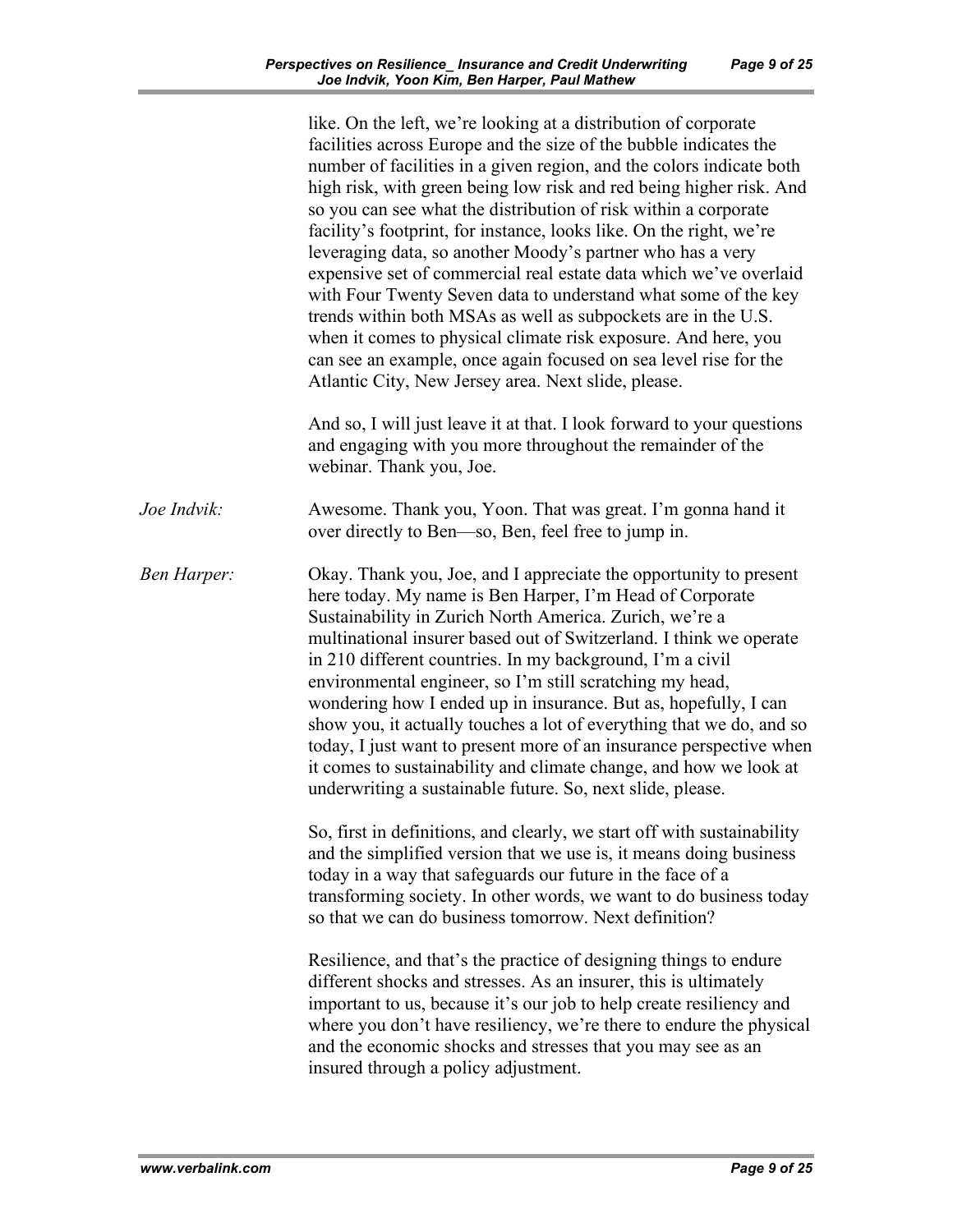And I think we've got one more definition, and this is environmental, social, and governance, or ESG, and these are the three central factors measuring sustainability and societal impact of a company or a business. And you'll hear me bounce around between some of these definitions. ESG is probably the newest one that some people might not recognize. The old terminology where some people say the old term for this was corporate social responsibility or CSR, but I think it was changed up to ESG, because it's a little more all-encompassing, particularly in the governance or the societal pieces.

So, you'll hear me use those three. I'm not gonna say they're interchangeable, but there is absolutely a lot of overlap. Next slide.

So, as an insurer, how do we look at risks? This doesn't just go for physical risk of buildings, but really, any risk that we look at. And this is from the World Economic Forum. They produce a global report each year. This is the 2019 with a 2020, which just came out a month ago, looks very, very similar. And what I want to point out here—and I apologize if it's tough to read this slide—it's just the interconnected nature of the risk. And that's how we look at things. And if you can read the slide, climate change is the green note in the center or failure to address climate change.

And what can that failure lead to? Well, it can lead to extreme weather events, which translates into water shortages, which affects people migrating, which creates—which can add to the spread of disease and famine and all sorts of other things. So, when we look at a risk, we look at more than just a physical asset on the ground, depending upon the coverages that we provide. And I'm gonna show you a few examples, or I'll discuss a few examples of what I mean by interconnected risk and how we look at things. Next slide.

So, as an insurer, everybody's probably familiar with a lot of the standardized lines that we provide. Most people here are probably concerned with property risk—you know, damage to the structure, damage to infrastructure. And that's a traditional core offering, but we also look at a lot of nontraditional risks, which make up a large part of our portfolio. We look at things like supply chain interruptions. We're ensuring somebody's building a computer or what happens if I can't get the necessary hard drives out of Southeast Asia because of a weather event? Loss of income, trespass, business interruption. Business interruption has been, it's been a very difficult coverage lately to underwrite because of the dramatic changes we've seen in the climate.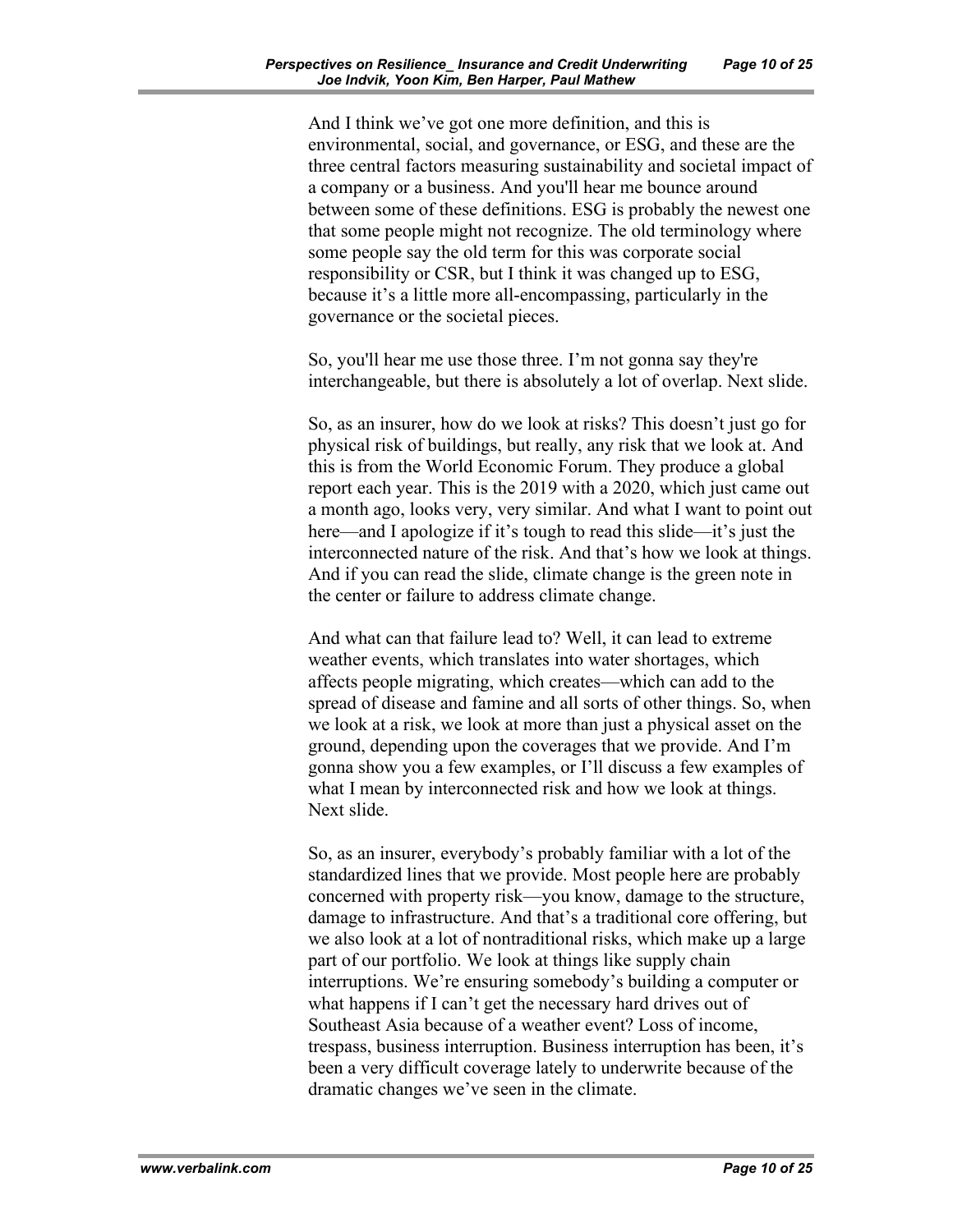And I'll give you an example. And this really is a good example of how risks are interconnected and how we have to look at things more holistically. When Hurricane Sandy hit, we insured a casino that was a brand new facility built to the highest resiliency standards along the Gulf Coast. It survived rather well, and after a week of repairs, they could've actually opened the doors for customers again. And again, we're providing business interruption here. The problem was, is that the roadways leading to that particular hotel casino were completely wiped out.

So, when we say we have to look at risk in a more holistic view, when we start providing some of these additional coverages, which are becoming very commonplace, we have to make sure that we look at the entire system—what can impact that. And that's why things like climate change is so relevant to us as an insurer. Next slide.

So, I just wanted to show you a few charts on the rapid rise in worldwide natural disasters. If you look at this chart, you can see that the trend is definitely way up, and this goes through 2018. I think 2020, some of the data just came out, and it has surpassed 2016 or 2017 as the costliest on record, which surpassed 2010, and on and on and on. So, as you can see, the trend is really pretty unnerving.

And what's just as equally disturbing about this is, if you look at the blue lines as compared to the green, the overall losses. But the blue line is insured losses, and you can see that, while they're definitely on the rise, they're not nearly—it doesn't rise with the magnitude of the disasters. And that is because we do have some control over what we will insure and what we won't insure. But it also goes to show that there's a big insurance gap, and a lot of times, those overall losses occurred to people in the most vulnerable areas—some of the small island developing countries, areas where their economies are just emerging. And these are areas where insurance isn't available as a safeguard or as a risk mitigation factor. And to me, that's as disturbing as the fact that we're just seeing these worldwide natural disasters occur with such intensity and frequency that we have never seen. Next slide.

And this is a similar slide. It just breaks it down by the different disasters. As you can see, meteorological and hydrological events, which I think are very related, hydrological being flood, totally dominate the landscape. But there's other things, too, to consider as well. Here in the U.S. and elsewhere in the world, we've seen a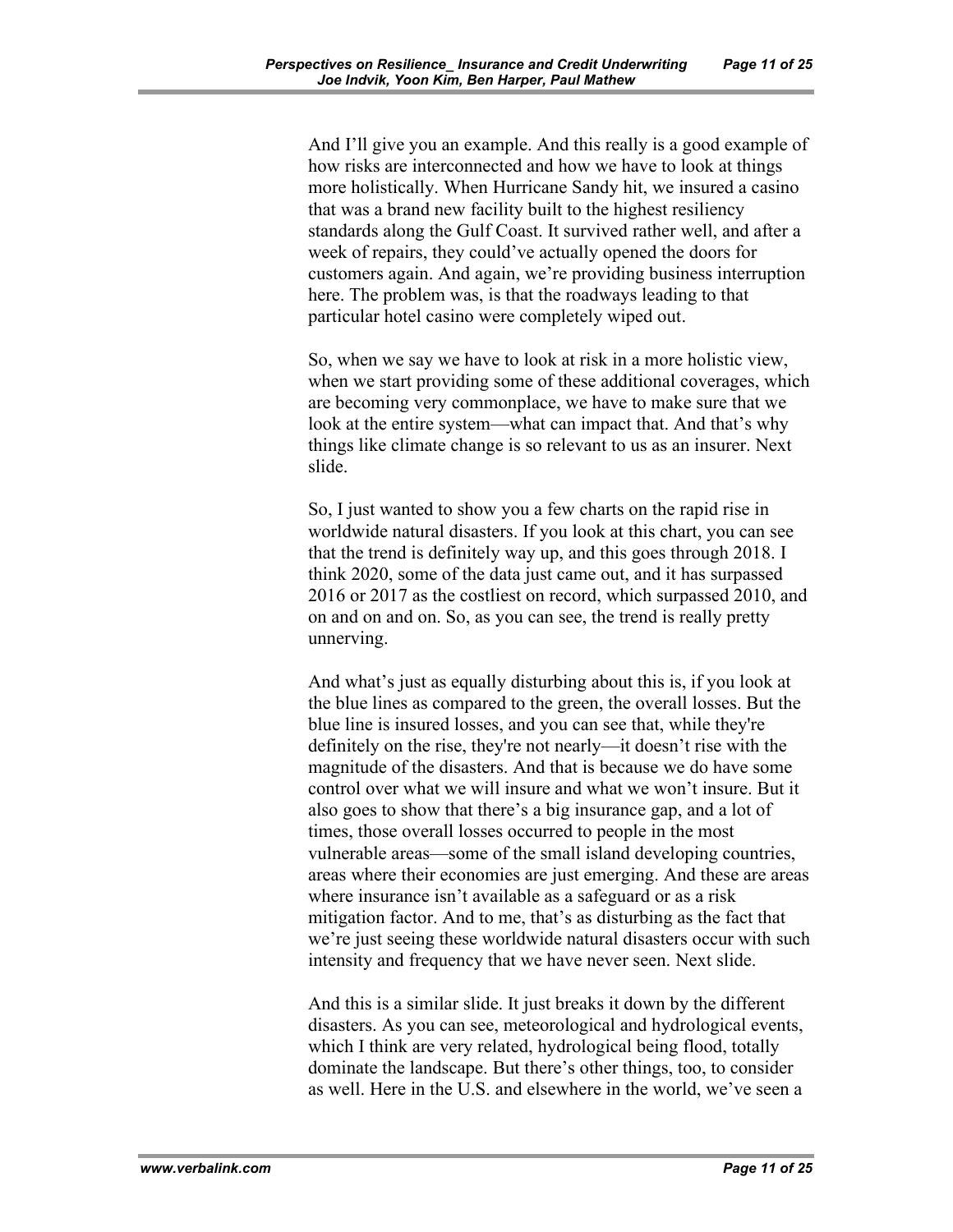huge increase in wildfires. And in fact, in the state of California, I believe it's 7 of the 10 largest wildfires that have occurred in California have occurred in the last 15 years. And I get a lot of questions about how that's a climate related issue and when we look at some of the data, we see a few different things. One is that there's a greater frequency of very intense storms, and in fact, I think lighting strikes were up over the past few years like several hundred percent.

So, we're seeing these intense storms occurring with greater frequency, and then on top of it, because of some of the drier climates and some of the warmer climates that have occurred over the last few years, we've seen certain things like invasive beetle species that can consume large swaths of timber and turn them into fuel rather quickly. And they're doing this because the growing season for this beetle, or the reproduction season for the beetle goes from two and a half months now up to six months. So, it's becoming a significant issue, and you can see again the interconnected nature of many more lightning strikes occurring, a drier climate, and now we've got these forests that have been devastated by some of these invasive beetles that are now really ripe to burn. And we see all these things contributing that can be associated with climate. Next slide.

So, you know, why it's important to get these predictions and investments so right, and I wanted to step back for a bit, because I think, I keep talking about, we're at a time where we're seeing things happening with unprecedented frequency, and at the same time, with a lot of irregularity. And so, we're gonna need new tools going forward to assess some of these risks. And one of the biggest perils we face is flood. And I think, too, this is an area that I know a lot of people are already looking at, but there's reasons why we need to get this right, and a lot of it even comes down to just how we interpret data. And for, I think, the longest time, the standard has been, if you're outside of a 100-year flood plain, then that's considered kind of the safe zone for a 30-year mortgage.

Well, the real interpretation is, is that you have, instead of, you have a, 1 out of every 100 years, your area's gonna flood or your building is gonna flood. It's actually, you have a 1 in 100 chance every single year. And so, you look over the life of a mortgage, a 30-year life of a mortgage, and you've got over a 30 percent chance that that structure will see some kind of flood event at some point in its life. And you couple that with some of the alarming numbers that we saw post-Katrina and post-Sandy where you saw a huge number of defaults on loans when there was significant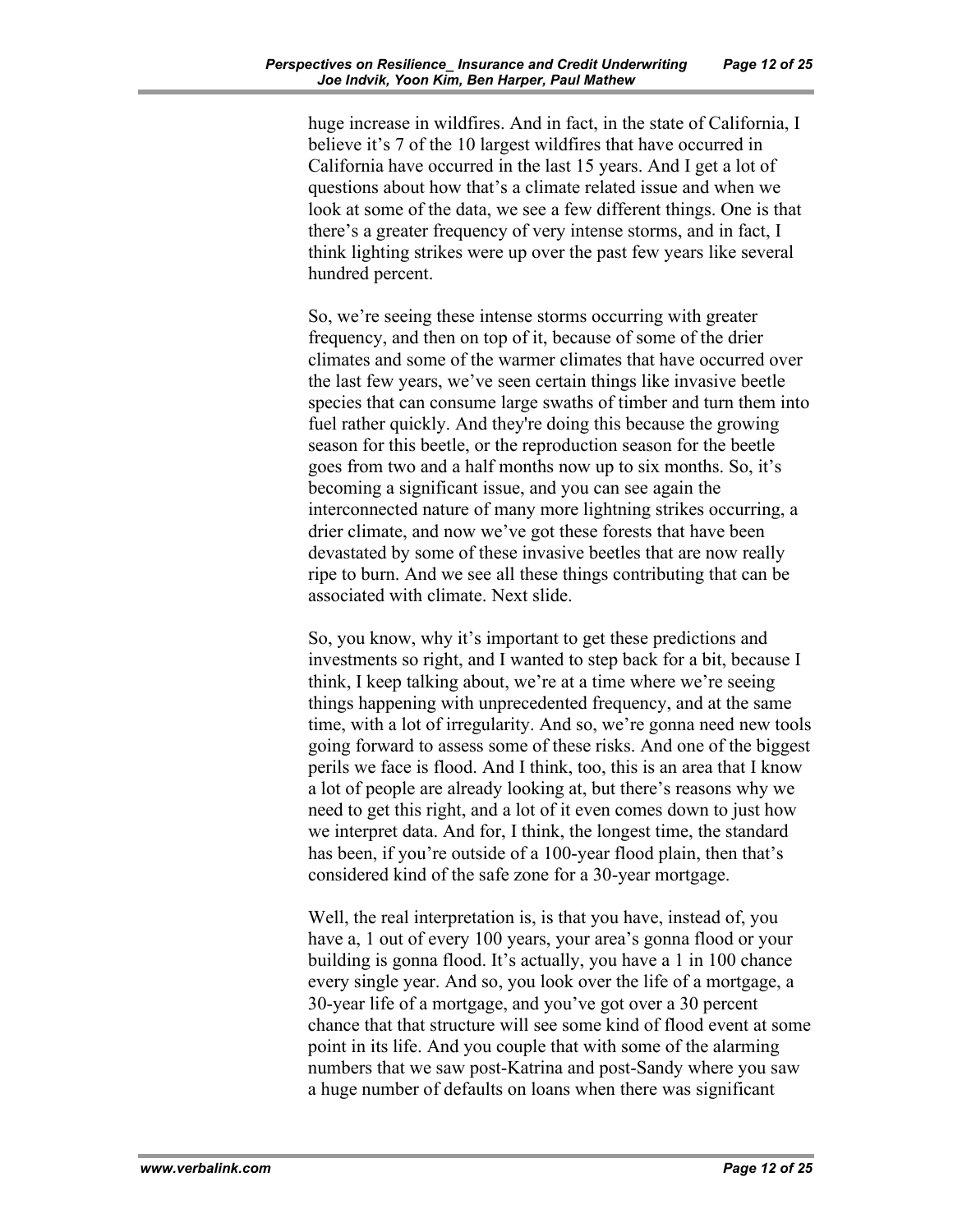damage or complete damage of a structure. So, now you can see why it's impacting the lenders. Now, how does that impact other people? Well, as institutional investors—which, insurance are big institutional investors—you know, those were always some of the safer havens for investment vehicles. But as you can see now, we just can't consider the normal norm any more. Next slide.

So, what can we do to assist stakeholders? Well, the first bullet, it's—we always talk about using our skills to send risk-based price signals. And that's a fancy way of saying, you know, our models say that you're a greater risk, so we're gonna charge you more. And we always say—well, the higher cost should incentivize risk reduction. And it can, to a great extent. An example of the insurance industry really being impactful in this area is some of the modern fire codes, when San Francisco kept burning down over and over and over. Finally, some of the insurance, the leading insurance companies went to the city and said—hey, we can't have this any more, so you're gonna have to pass these mandatory fire codes. And that's another way that we can send signals. But we can't just say, "We'll raise the price, we'll raise the price" because at some point, an asset can either become uninsurable or it's simply priced out to where it's not attractive to anybody.

So, you know, championing those governance caps, what can we do to encourage the right behavior in some things? What can we do to encourage not developing certain wildland areas in the California areas that are gonna be prone to wildfire? What can we do to enhance building codes and regulations along coastal areas? So, those are some other things we can try to work on.

We want to push incentive policies that enable to function properly. And I wouldn't say that we see certain policies that work for a while, then maybe they stop working. And incentives are a great tool and then sometimes, incentives are kind of, get a bit stale and they need to be revamped. One example was, I read the other day that Tesla made more from some of the subsidy credits that it received than it ever did from making automobiles. You know, that kinda trend can't continue. It was necessary to get the technology started, but it simply can't continue.

And then the last is, recognize the regional nature of risk. One size doesn't fit all. We understand that climate change impacts people differently, by different geographies and being situated in different areas. So, you know, we recognize the regional nature of the risks and what we can do is try to focus on some downscale modeling and giving people bespoke solutions.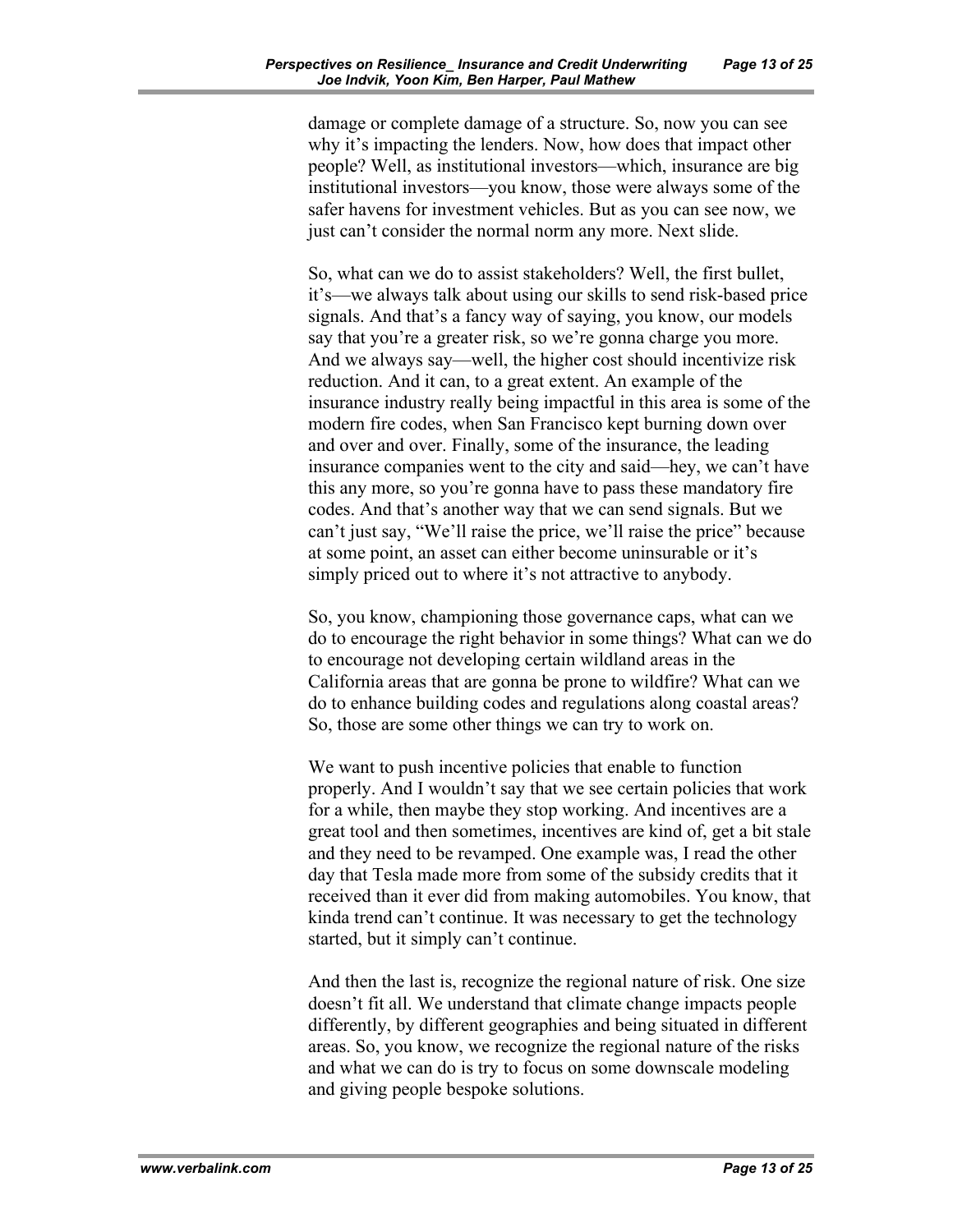| Joe Indvik:        | Just a quick time check, Ben, you've got about a minute left.                                                                                                                                                                                                                                                                                                                                                                                                                                                                                                                                           |
|--------------------|---------------------------------------------------------------------------------------------------------------------------------------------------------------------------------------------------------------------------------------------------------------------------------------------------------------------------------------------------------------------------------------------------------------------------------------------------------------------------------------------------------------------------------------------------------------------------------------------------------|
| <b>Ben Harper:</b> | Okay. Next slide. I think I'm almost done, as well.                                                                                                                                                                                                                                                                                                                                                                                                                                                                                                                                                     |
|                    | So, just real quickly, I guess I've got a minute left. We talked<br>about sustainability and ESG and how sustainability is critical to<br>do business. We want to do things today that allow us to do<br>business tomorrow. Resilience is important. We've looked in the<br>construction arena that every \$1.00 spent on resilience up front<br>saves \$4.00 in post disaster recovery, and clearly risk mitigation is<br>a critical part of that.                                                                                                                                                     |
|                    | And I think the last slide is next, and I'll say if you can take<br>anything from this presentation, it will be this next slide. And it's<br>really, as an insurer, we're trying to make you whole, and as a<br>company, if disaster hits, you want to recover as quick as possible.<br>So, if you look at this graph on the left, the horizontal gray line is<br>the value of a certain asset. If an event happens and, at the timeline<br>across the bottom, clearly, that asset has lost value, and that asset<br>could be your business and you're trying to get back to where you<br>needed to be. |
|                    | Well, you know, typically, the recovery has been very long and it's<br>getting longer and longer, but what we're trying to do is not only<br>shorten the impact through resiliency, but also shorten recovery<br>time. So, at the end of the day, we're all better off if, instead of<br>being in that triangle that's contained within the gray, but being in<br>that little small red triangle so that we all can continue with<br>business as usual.                                                                                                                                                 |
|                    | And Joe, with that, I'm gonna turn it back over to you and I look<br>forward to the Q&A.                                                                                                                                                                                                                                                                                                                                                                                                                                                                                                                |
| Joe Indvik:        | Awesome. Thanks very much, Ben. I'm gonna hand it over to<br>Paul, here, in a second, but just a reminder, keep the questions<br>coming. We've only see a few so far, although they are good ones,<br>but please go onto Slido and add some more questions and we'll<br>get to those in about 12 minutes. So, Paul, over to you.                                                                                                                                                                                                                                                                        |
| Paul Mathew:       | Alright. Thank you, Joe, and hello to everyone. Thanks for taking<br>the time out of your day to attend this webinar. My name is Paul<br>Mathew, I'm a Staff Scientist at Lawrence Berkeley National<br>Laboratory. We're not an insurer, we're not even a financial<br>institution, we do work on energy analysis, but fortunately and<br>interestingly, what we've got to do over the last few years is                                                                                                                                                                                               |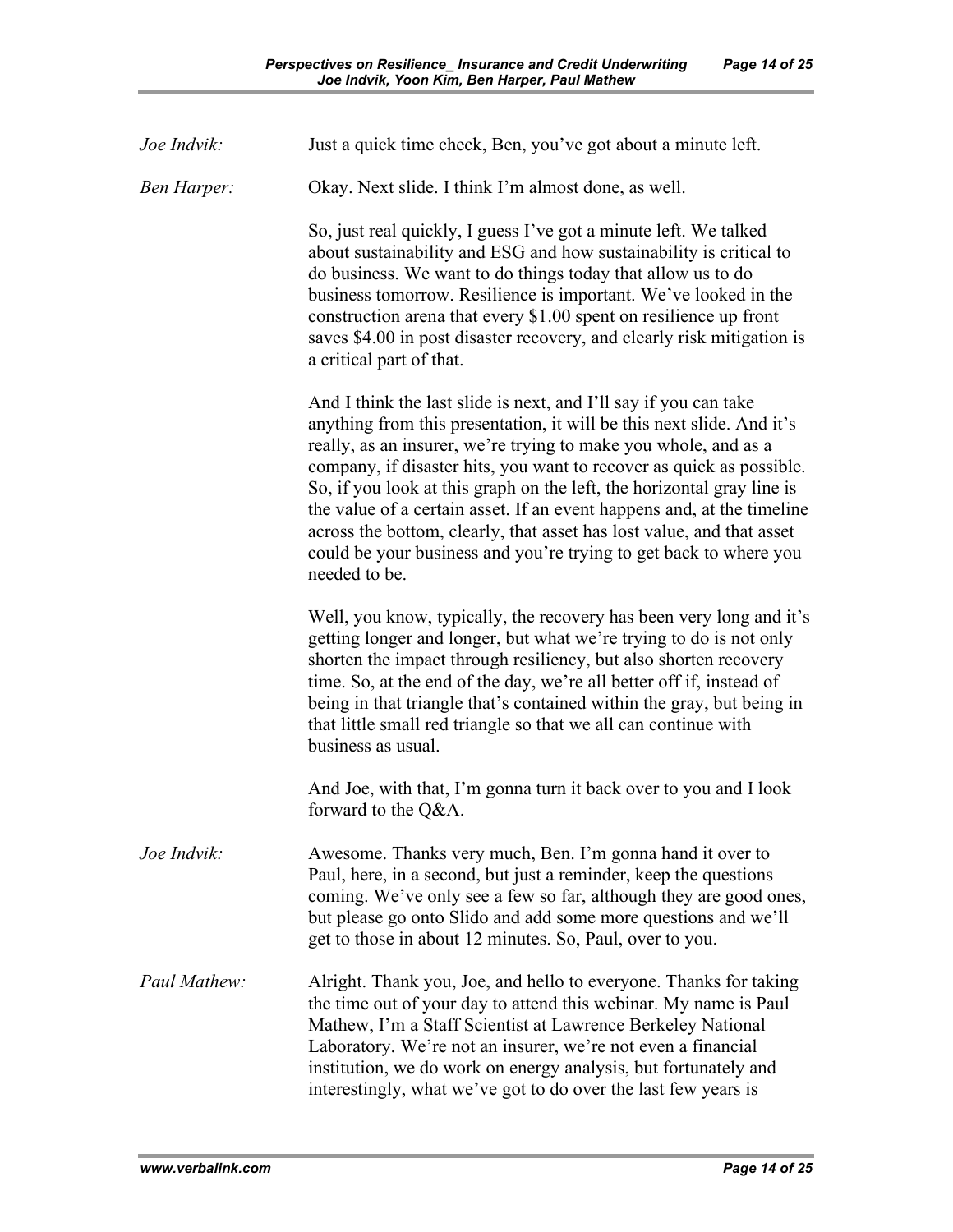collaborate with the business school at UC Berkeley, the Haas Business School, on looking at energy risk in commercial mortgages, so we do some of the energy analysis piece and they do some of the financial modeling. I'm happy to share a few findings from that in here and see how it relates to climate risk and resilience as well. Next slide, please.

So, first, kind of 101 in terms of mortgage valuation is that the key metric in mortgage valuation is net operating income, and energy costs, of course, directly affect net operating income. If you look at sort of the conceptual sketch on the right there, you'll see that if you have gross revenues, which is the total size of the bar, you have to subtract operating expenses, and that gives you your net operating income, some of which has to be used for debt service, and the remainder is in fact your before tax cash flow.

So, all other things being equal, a building that ends up using more, having higher energy costs over the course of its mortgage term is gonna have lower net operating income and lower cash flow, before tax cash flow.

So, what are these risks that might happen? They can essentially come from changes in energy use and its volatility over the course of a mortgage term, as well as changes in energy price and its volatility over the course of a mortgage term. And the problem fundamentally is that current practice in mortgage valuation does not fully account for these factors in NOI. They often will use an historical average cost data and almost no one that we're aware of actually accounts for energy cost volatility over the course of the mortgage term and kind of incorporated that into mortgage valuation.

So, these risks are exacerbated with climate change, and they can be mitigated with energy resilience. So, the question is, how much do these risks actually move the needle for NOI and for default risk in commercial mortgages? Next slide, please.

So, our effort with this project is kind of—well, the end goal, really, let me start there, is that energy factors and energy risks are fully and routinely incorporated in commercial mortgage valuation, and that in turn can accelerate the demand for buildings with lower energy risk. It's much like Ben mentioned with insurance, it's about sending a price signal into the market if you properly account for energy risks within commercial mortgage valuation, because they're a huge market and can potentially be a major channel for efficiency and resilience investments.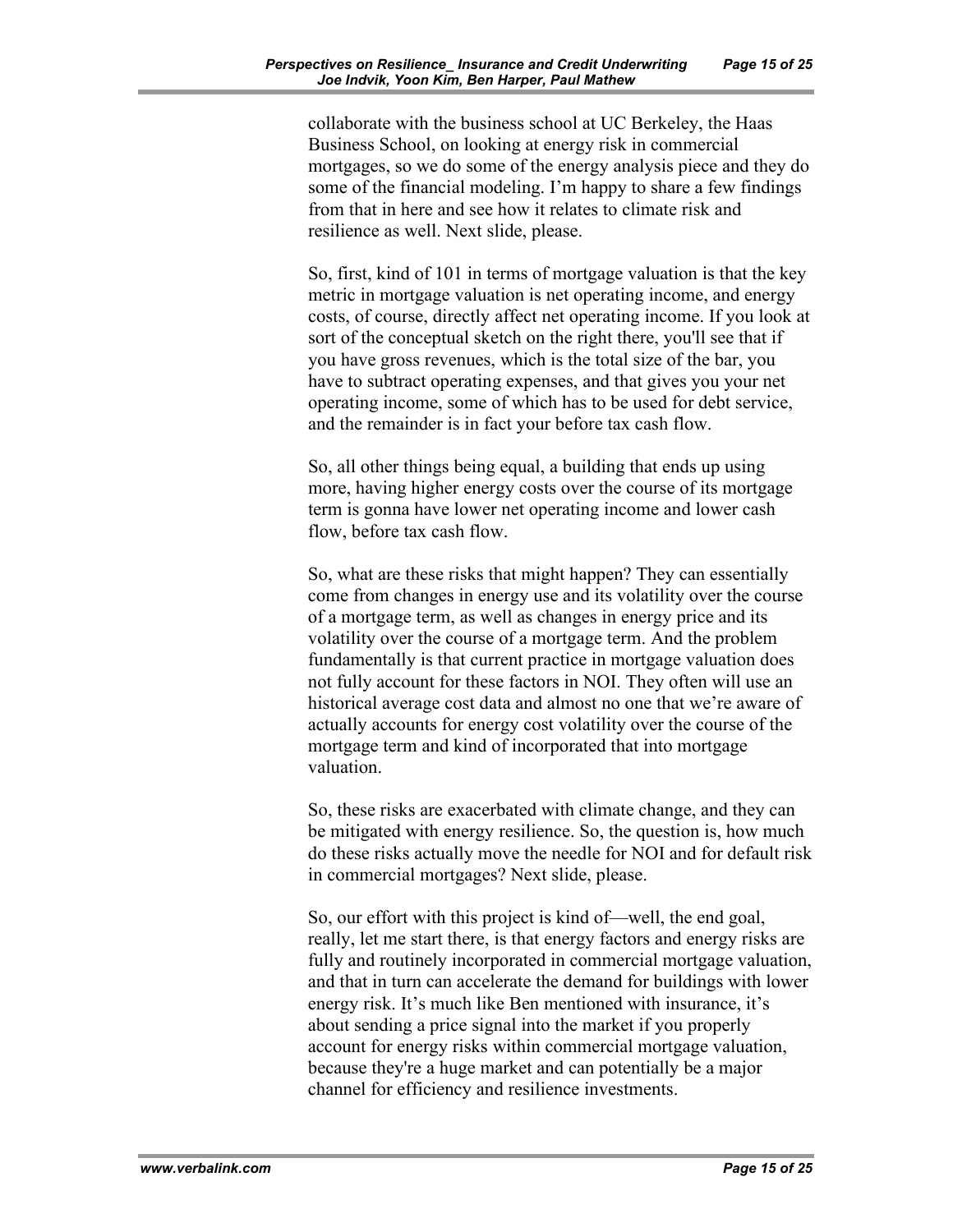So, there have been two thrusts to our work, and I'll give you little highlights on both of these. The first is just building the evidence. What do the empirical data actually say about the link between energy costs and mortgage valuation, and the second is an effort to engage with lenders to conduct pilot analyses and so on. Next slide, please.

So, in terms of building the evidence, we've been conducting these empirical analyses with that link default risk to both energy use, measured as EUI as well as actually price, and then looking at what that should mean in terms of mortgage discount rates or origination points in mortgages and the discounts thereof.

We have, I'm not going to—obviously, in the time I have here, I'm just going to present a couple of highlights, but we have a bunch of technical reports there on the website here as indicated. Next slide, please.

Yeah, here's sort of the high level TL;DR, as it were, for the empirical data. We've essentially conducted three empirical analyses over the last few years. In the first, we combined TREPP data, that's a large data set of mortgage performance data, and we combined that with energy benchmarking data from various cities that have benchmarking disclosure laws. Those are just annual energy use data, and we've looked at it for several building types. So, that was the first analysis.

And then the second one was where we combined TREPP data, but this time with more detailed energy monitoring data that we got from an energy monitoring company, but that was just on multifamily. And most recently, we also looked at the Fannie Mae data, which is, again, multi-family focused, and those data have both the mortgage performance data as well as some energy cost data.

The interesting thing is, consistently, across all these three different data sets and analysis that we conducted, we showed a statistically significant relationship between energy use and default rates as well as electricity price and default rates. In this case, it was source EUI, as well as another metric, we constructed a metric called scaled source EUI, where we looked at source EUI essentially divided by NOI, because you know, the lower the NOI, the more important, then, your energy is relative to the amount of NOI. So, in both cases, again, statistically significant as well as the case with the legacy price gap. Next slide, please.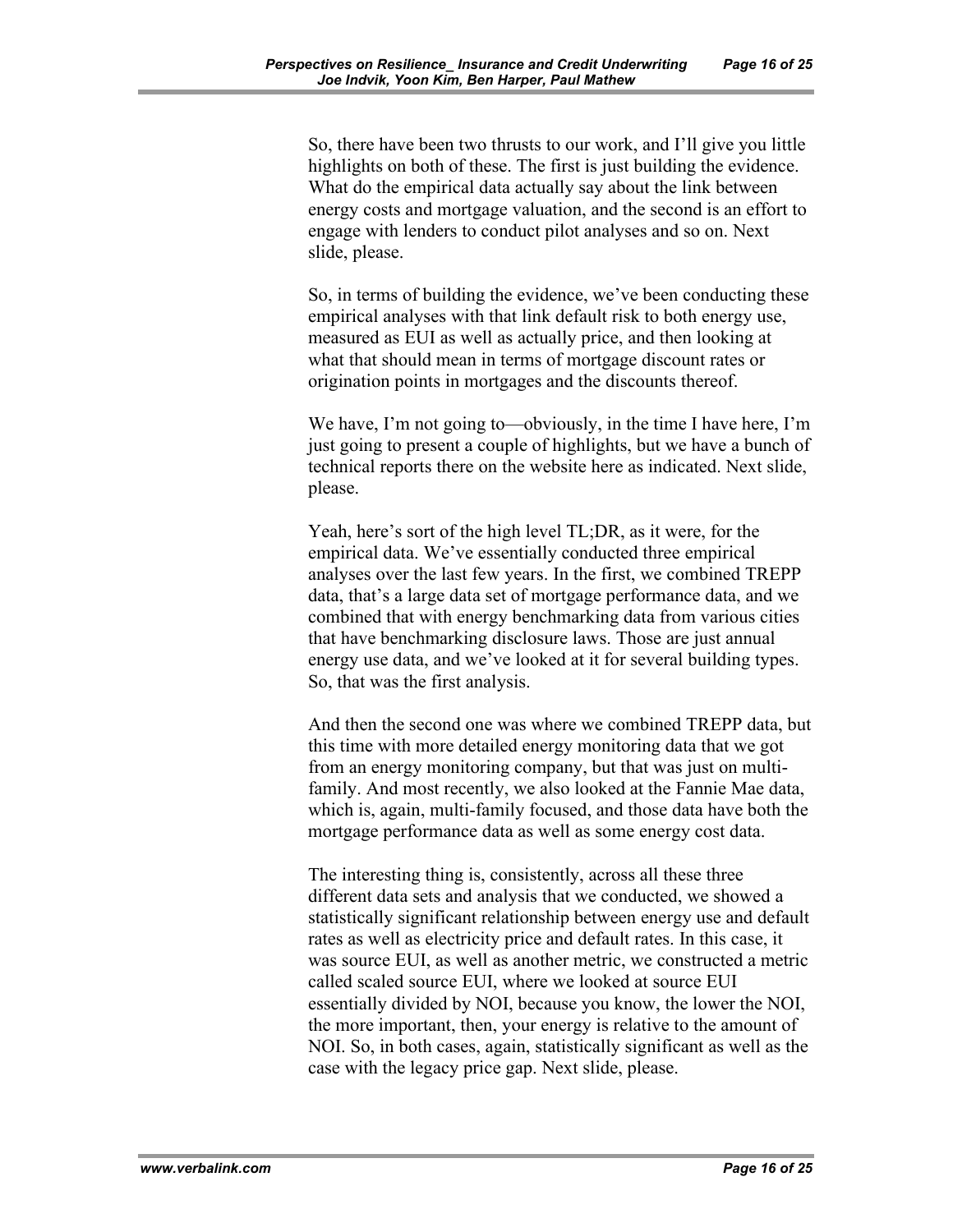So, that showed that clearly there's a link here, and a statistically significant one as well as economically meaningful. The next question that follows from that, which came from stakeholders, said—alright, what would that mean in terms of how I should price a mortgage differently, given that risk, that link between energy risk and default rates.

So, we did a pricing simulation analysis that essentially prices these mortgages trying to account for these risks, and what comes out of that is the sensitivity, what we calculated out of that was the sensitivity to changes in energy use and what that impact should be in terms of origination points of the mortgage as well as the coupon or the interest rate for the mortgage. And that's what's presented here at a very high level summary for the office and multi-family loans.

So, if you take, for instance, office loans, what is says it that a 1 percent change in source EUI translates into a 2.1 basis point change in interest rate to price the mortgage correctly. So, in principle, an office with 10 percent lower source EUI should get a 21 basis point discount on its mortgage interest rate. That's essentially what that translates into. So, these are sort of economically meaningful numbers. Next slide, please.

So, with that, then we went back and had a conversation with several lenders and what we thought we'd do then—and it piqued their interest, it said that this is clearly something that's material and interesting. And we wanted to do, then, some pilot studies on very specific loans from these lenders, and you can see the lenders listed here on the slide. And the idea was to test some energy risk metrics for underwriting and see where that takes us. So, if you can go to the next slide.

I'll just, again, present a few highlights. We have more technical reports and papers on our website, but I just want to give you a highlight. So, one metric that we came up with, or that we kind of worked into these final studies was what we call a delta DSCR, that's a delta Debt Service Coverage Ratio. Debt Service Coverage Ratio itself is a very well-established metric in mortgage underwriting. It's essentially the ratio of the net operating income to the debt service, and that should always be greater than one. That means you have more net income than you have to pay out in terms of your debt service.

So, what we said is that a delta DSCR is essentially the change in NOI that occurs because of unexpected increases in energy cost,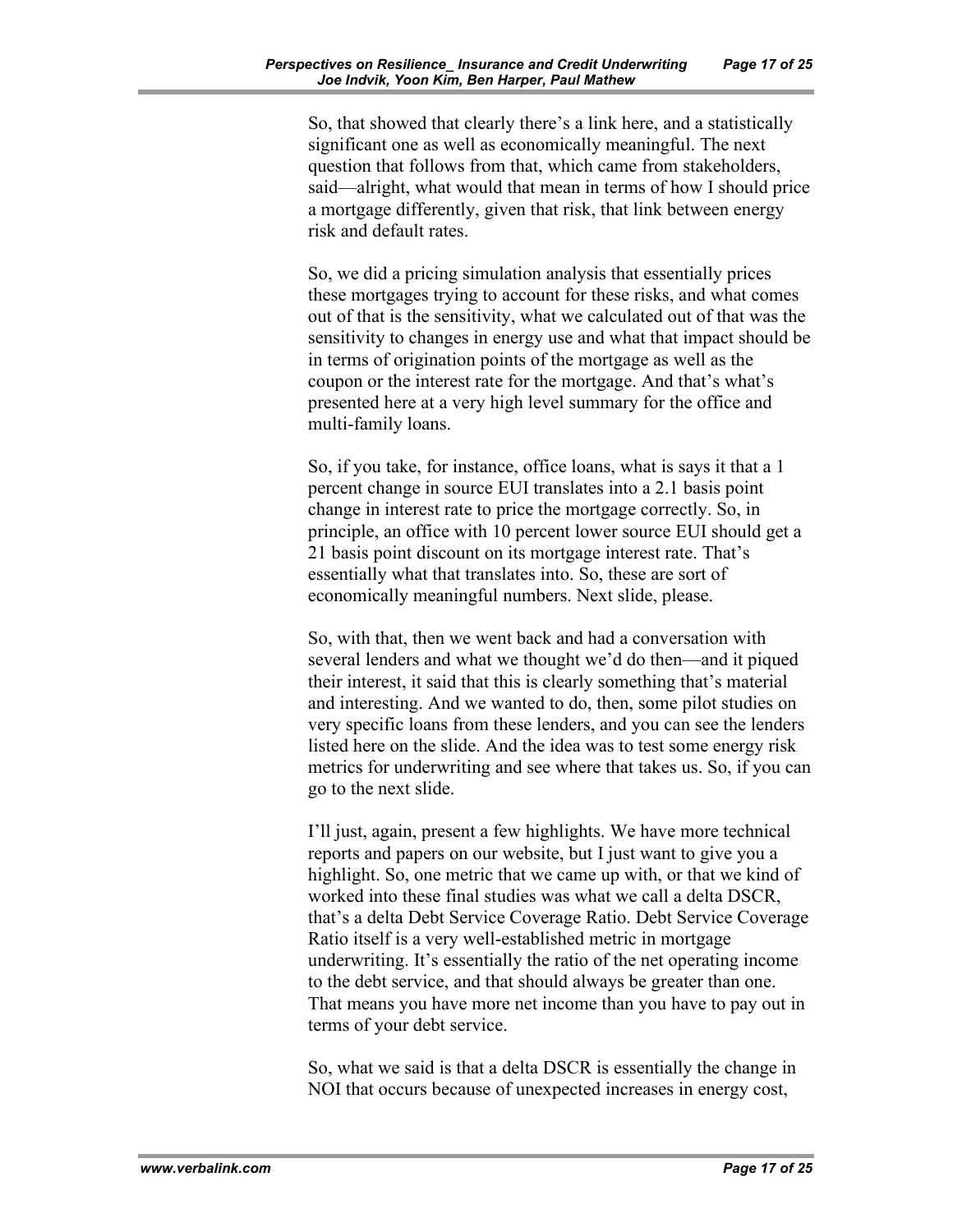and mathematically, that's equivalent to the change in energy cost divided by the debt service. So, an example on the right that you see there is, suppose I have a net operating income of 130K, the debt service is 100K, so my Debt Service Coverage Ratio is 1.3, which is pretty good. The usual threshold is about 1.25 that lenders use. Now, if I have an unexpected energy cost increase of about \$7,000.00, that's essentially gonna create a delta DSCR of a 0.07; that kinda drops me below that 1.23.

So, again—conceptually, fairly simple. The trick here is, alright, how do we actually calculate this delta EC? So, if you can go to the next slide. In an ideal world, lenders like to operate off of empirical data and actuarial data. So, in an ideal world, we would have very, very large data sets of how energy use varies in different buildings and from that, based on operational factors, and from that, you could kind of develop probabilistic distributions, right?

Well, we don't have such a data set, so we do the next best thing, which is, we simulate it. So, we've done hundreds of parametric simulations for different building types and locations and sizes and so on, and we can come up with these distributions of how energy use could vary in buildings just based on operational factors, occupancy, system controls, weather, and so on. And from those, you have these quasi-actuarial tables that say, "Well, if you're an office building in New York and you have a certain vintage and you are of a certain size, this is what the ratio of the standard deviation to the mean looks like," and that's your energy risk factor. This essentially becomes a look up table, and you can take the energy costs that you had at the time of mortgage origination, you can take your energy costs for the last year, an average energy cost, and multiply it by that energy risk factor to get your sense for what that tail risk might actually be. So, if you could go to the next slide.

We actually then applied this to several of these pilot loans, and that's what you can see over here. I'm not gonna go line by line, but I'll highlight sort of two rows, here. The one that says MF1 and MF2, those are two multi-family buildings in New York City. If you look at MF1 and you look at the right-most column there, it says that the delta DSCR, that change in Debt Service Coverage Ratio, was about 0.19 to 0.3, which looks kinda high, actually. But if you look at the second right-most column, its Debt Service Coverage to begin with was very high. So, it was a well-covered property, it was 2.6 to 3.2—remember, again, the threshold is typically about 1.25.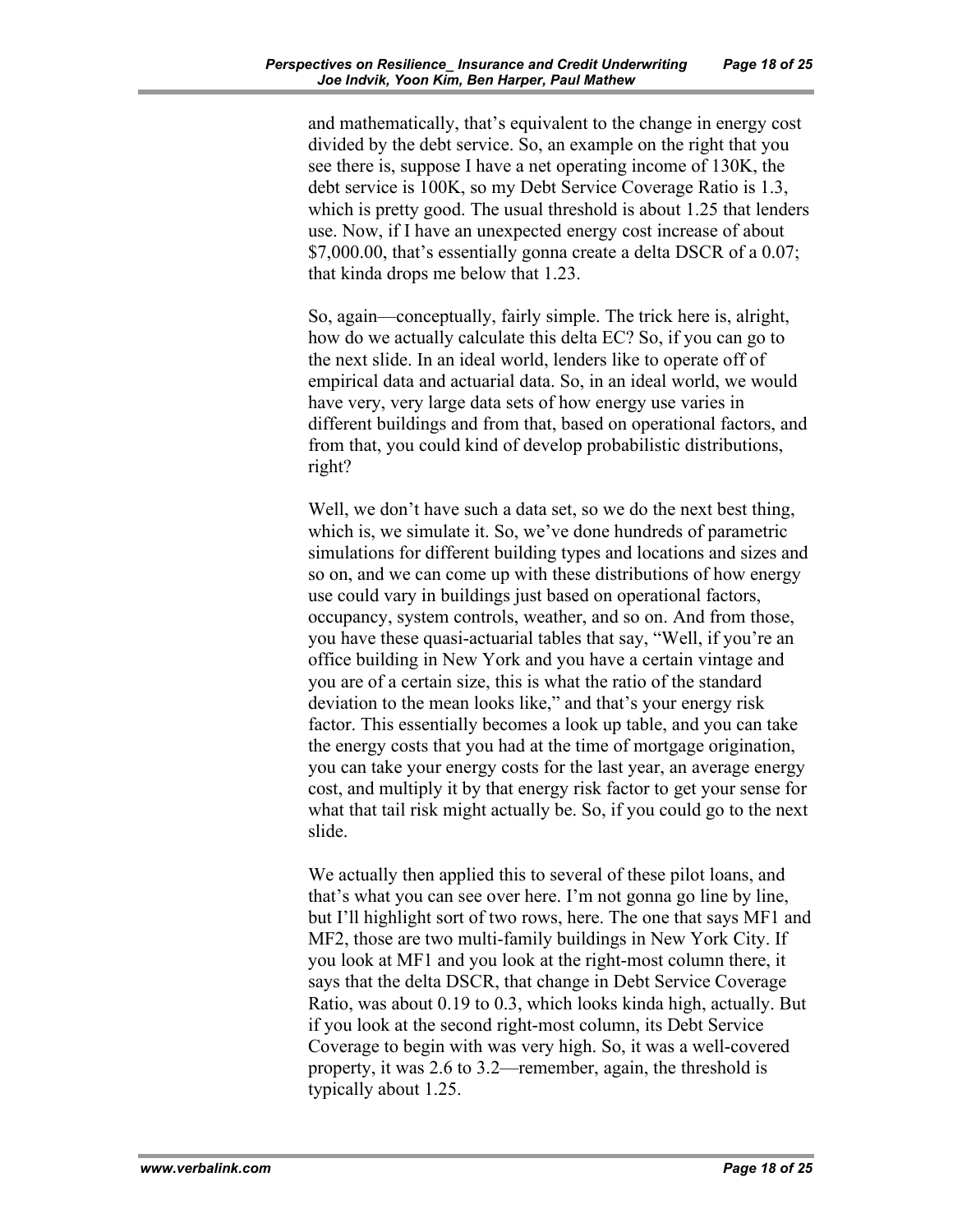So, yes, even though the energy risk is high relative to Debt Service Coverage, it just wasn't terribly meaningful. And this is something important here, which is that, you need to look at energy risk relative to this—at least in the context of valuation relative to the base Debt Service Coverage Ratio that you have.

Now, multi-family 2, MF2 over there—different story. It has an energy risk that looks sort of modest. I mean, it's 0.07 to 0.09, but it had a fairly low Debt Service Coverage Ratio that was kind of on the threshold. So, if you had, like, a 0.09, its Debt Service Coverage Ratio with a high tail risk could, in fact, drop to below 1.25.

So, if you go to the next slide—so, what this really points to is that, obviously, in some cases, it can matter, and in other cases, less so, because you just happen to have either a very efficient building or the fact that the building has such high NOI and such good Debt Service Coverage Ratio that even if it were inefficient, it just doesn't matter, from a valuation standpoint.

So, a process that we kind of proposed here is one where, for lenders, is you could pre-screen buildings based on Debt Service Coverage Ratio. If it already is very high, obviously, energy risk is not gonna matter too much. If it's not, then you calculate this delta DSCR that's due to just the energy risk and it's very straightforward based on parameters that they already have combined with this look up table. You could compare that to other practices that you have for other loans that you have in your portfolio, and then you can act on that. If it's a low risk, you can consider a rate discount. Many lenders are trying to be competitive and they want to try and offer discounts—this gives them an actuarial basis to actually offer a discount for efficiency. Or if it's high risk, you could consider a premium or require mitigating measures to help reduce that risk. Next slide, please.

Given the time, I'm gonna skip over this. I'll just quickly mention that there's, one additional metric that we're looking at is a coupon discount. So, just for single family homes, for example, your interest rate is set based on, essentially, your credit score and your loan to value range, or loan to value ratio and then, you know, basically, people will look up what kind of a term you can get for your industry as well. If you go to the next slide, we essentially can develop something similar for commercial building properties with energy risk, where you could look at something like scaled utility cost intensity versus what your current Debt Service Coverage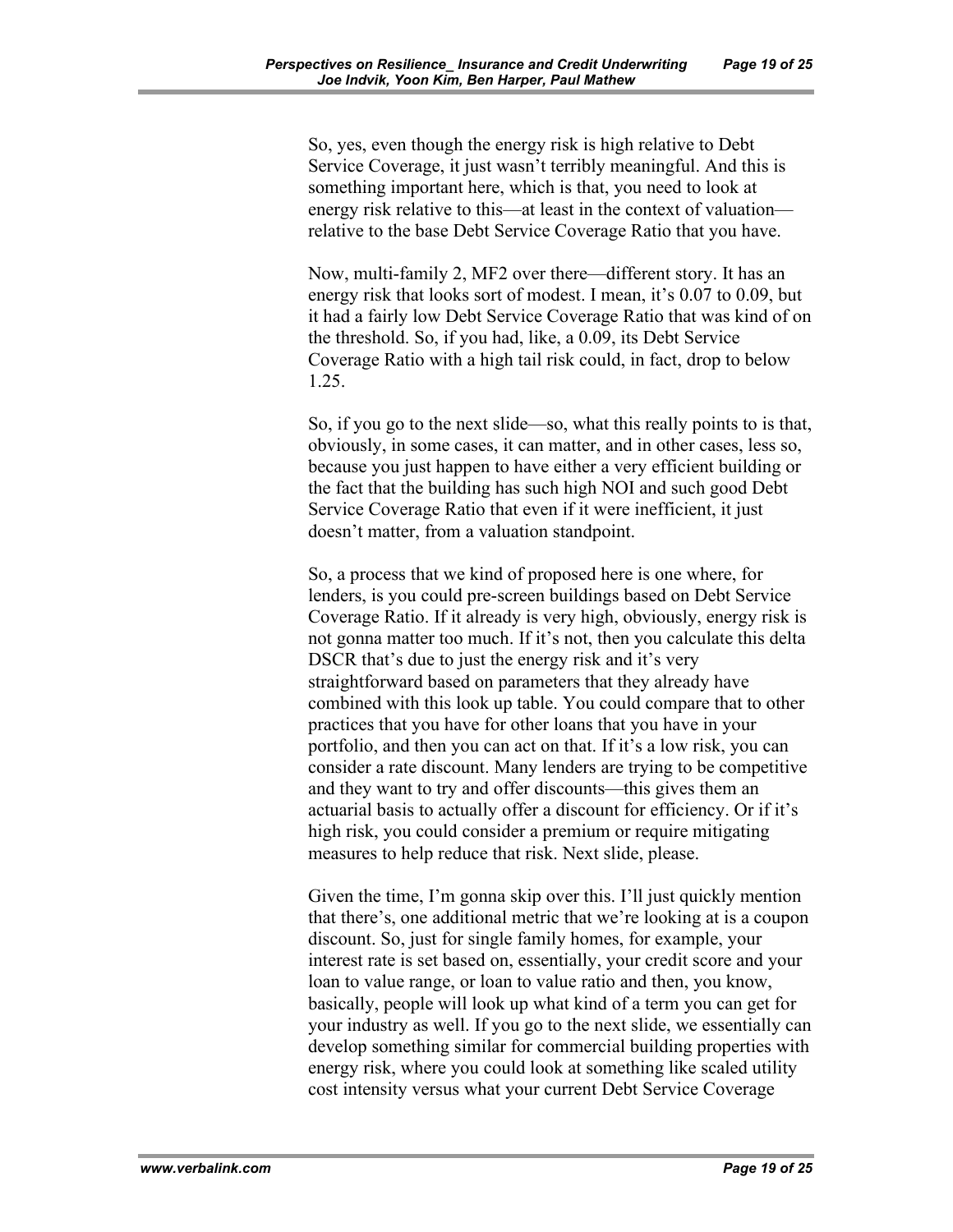Ratio is and then offer discounts or premiums based on that. So, that's something we're working on right now with some of these lender partners. Go to the next slide, please.

So, while we continue to work on these, we're currently just starting up a new pilot study that's going to be on a broader portfolio of loans—this initial set was just on about seven loans in terms of the pilot analysis, so this is gonna look at a broader portfolio that really tests the usefulness of these metrics and the ease of application. And again, if anyone's interested in that space, please do reach out to us and we'd be happy to chat on that.

And if I could go to the last slide here, I think what I'm gonna close out with is that there are things we can do now, you know, regardless of when these risk metrics become standard practice in the industry. There are things that lenders and owners can act on now. If you're a lender, you can ask owners to just provide data on the energy cost range. We already know, there's empirical evidence that shows the link to default risk. You can do this as part of property condition assessment, there are ASTM standards for this. One could incorporate energy risk into underwriting and the terms—for instance, offering an interest rate discount for lower risk; Fannie Mae already does this, for example, for multi-family. You could also offer additional loan proceeds for energy and resilience investments. And here again, Fannie Mae has a program to do this as an example in multi-family, and other lenders could do something similar.

If you're an owner and you believe you have an efficient property and you should be getting a break on that, you can ask the lenders to account for that if they're not currently doing that to account for efficiency when they're setting their mortgage terms. And of course, we proactively work with providing data on energy costs and efficiency to the lender, either via the appraisal or the PCA to make that happen.

So, with that, I'll end, and again, I'll just make a note that we have a working group around this topic, and if that's of interest to anyone, please do reach out to us and we'd be happy to chat. So, Joe, I'll turn it back to you.

*Joe Indvik:* Fantastic. Thanks, Paul. So, we are gonna get into the Q&A. So, we saw several good questions come in. I'd ask the panelists to go ahead and turn your cameras back on if you'd like.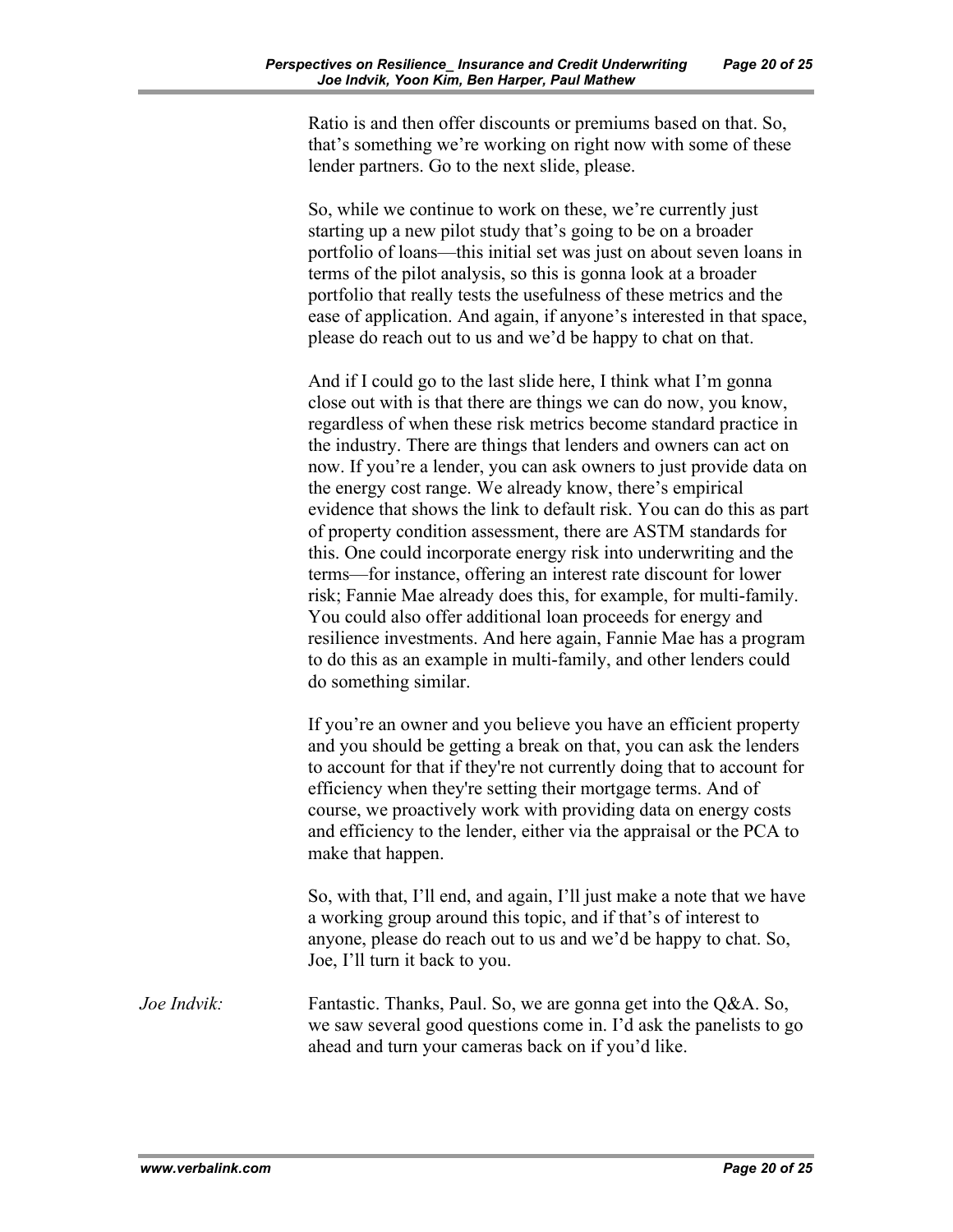So, the first question is for Yoon at Four Twenty Seven and the question was, how do you describe uncertainty to your clients? So, the question asker points out that, at the asset level, there's uncertainty around modeling future risks, what those future risks look like, unaccounted for risks like various types of flooding that might not be considered, the timing of those impacts, right? So, given that there's all this sort of forward-looking risk, how do you talk about that and communicate that to clients?

*Yoon Kim:* Yeah, the first thing to keep in mind is, our scores focus on exposure. So, we're not necessarily providing an overall sense of vulnerability, but getting—our scores provide a sense of the degree to which we expect a given asset to be subject to a hazard into the future as climate conditions change.

> And there are different layers of uncertainty baked into that, and along each step of the way, we try to implement what we can as well as communicate in the best way that we can to help mitigate those and/or make sure our clients fully have an understanding of what those uncertainties are.

And so, as an example, climate models generally speaking tend to perform better or worse for specific hazards and/or for specific regions. And so, we did extensive evaluation of the different models that we ultimately leveraged in order to identify the models that performed the best or the specific hazards that we deemed to be most business relevant. And in parallel, in conjunction with that, we also leverage a suite of models. So, we're currently expanding to a suite of 18 models, and that also helps us to reduce the uncertainty that's baked into those models by some degree by being able to leverage a broad spectrum of them.

And then, as far as the communication of some of the uncertainties associated with the data, we are as transparent as we can be about what our indicators include and what they do not. And so, for instance, when it comes to our flood risk data, our metrics include regional mitigation measures like levees, and we make sure to communicate things like that to our clients so that they have an understanding of what's included.

And the final thing that I'll note is that the data that we provide is not meant to provide a definitive view on an asset's exposure, because it does—or an ethical vulnerability, because it does focus on the exposure piece primarily. And so, it's an important starting point which then, additional analyses are often very helpful to understand asset specific risks, for instance.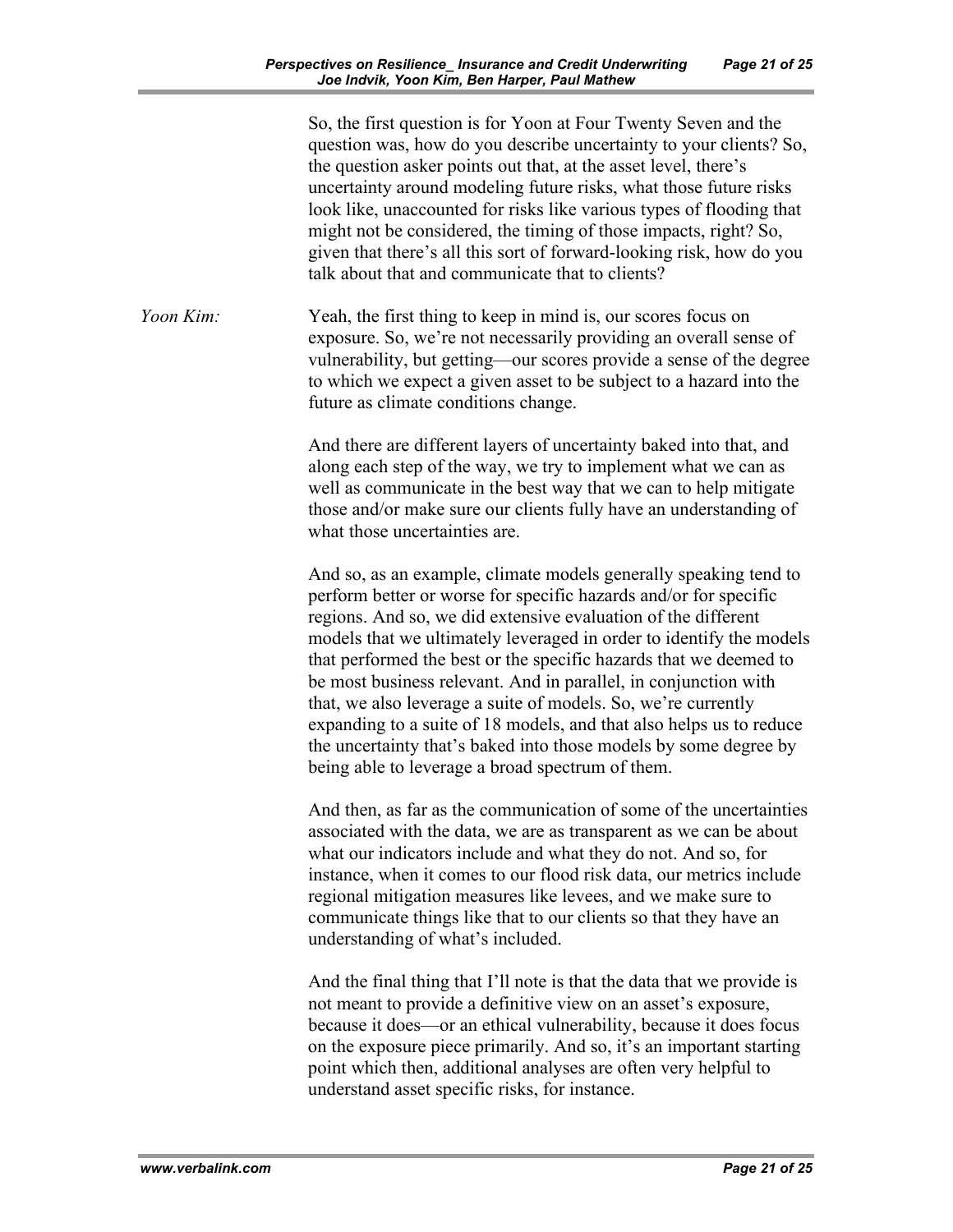|                    | And so, if you know, let's say you're conducting a portfolio<br>evaluation based on our data, you can identify the assets that<br>emerge in vulnerable hot spots or floods, sea level rise, or other<br>hazards. And then based on that, that gives you information or it<br>can point to assets that warrant paying closer attention to, and then<br>you can dig in deeper and gather more asset specific data related to<br>flood mitigation measures or other design and engineering features<br>that influence both risk and resilience at the asset level. |
|--------------------|-----------------------------------------------------------------------------------------------------------------------------------------------------------------------------------------------------------------------------------------------------------------------------------------------------------------------------------------------------------------------------------------------------------------------------------------------------------------------------------------------------------------------------------------------------------------|
| Joe Indvik:        | Got it. Okay, great. Thank you, Yoon. There are two more quick<br>questions, here, for Ben and Paul. So, to Ben, one person asked if<br>you're seeing insurers entirely pulling out of markets where the<br>risk is high or expected to become high. They mentioned that<br>there's already some coastal communities where private insurance<br>is not available. Are you expecting that? Can you talk more about<br>that, and are you expecting that trend to continue?                                                                                        |
| <b>Ben Harper:</b> | Yeah, you know, I think you'll see more of the smaller regional<br>specialty companies probably paring back where they can. It's a<br>delicate balance, because there's certain areas that, really, the loss<br>experience isn't great for us, but we also recognize that there's<br>other products and services in those communities that we're also<br>providing. So, in addition to just pure physical risk coverage, we<br>may be providing other business transactions as well. So, it's<br>important for us to keep some continuity in the community.     |
|                    | But absolutely, as I said earlier, ultimately, there are some risks<br>that just become uninsurable, or the pricing becomes so extreme,<br>it's just not attractive or doesn't make financial sense for someone<br>to own that asset.                                                                                                                                                                                                                                                                                                                           |
|                    | But I think you're gonna see a greater trend towards a really big<br>push in the resilience space. At the end of the day, we all want to<br>continue conducting business in these areas, and resilience and<br>mitigation are some ways that we can continue to do that. So,<br>while yeah, you might continue to see some people pull out of<br>certain markets in certain areas, I do think you're gonna see, really,<br>an enhanced effort in the resilience as well.                                                                                        |
| Joe Indvik:        | Great, thank you. And Paul, there were a bunch of wonky<br>modeling questions in here, so I'm gonna try go aggregate a few of<br>them together into one that I'm particularly interested in, which is,<br>one might imagine that energy use intensity and other operating<br>costs are pretty heavily correlated for a building-so, a building                                                                                                                                                                                                                  |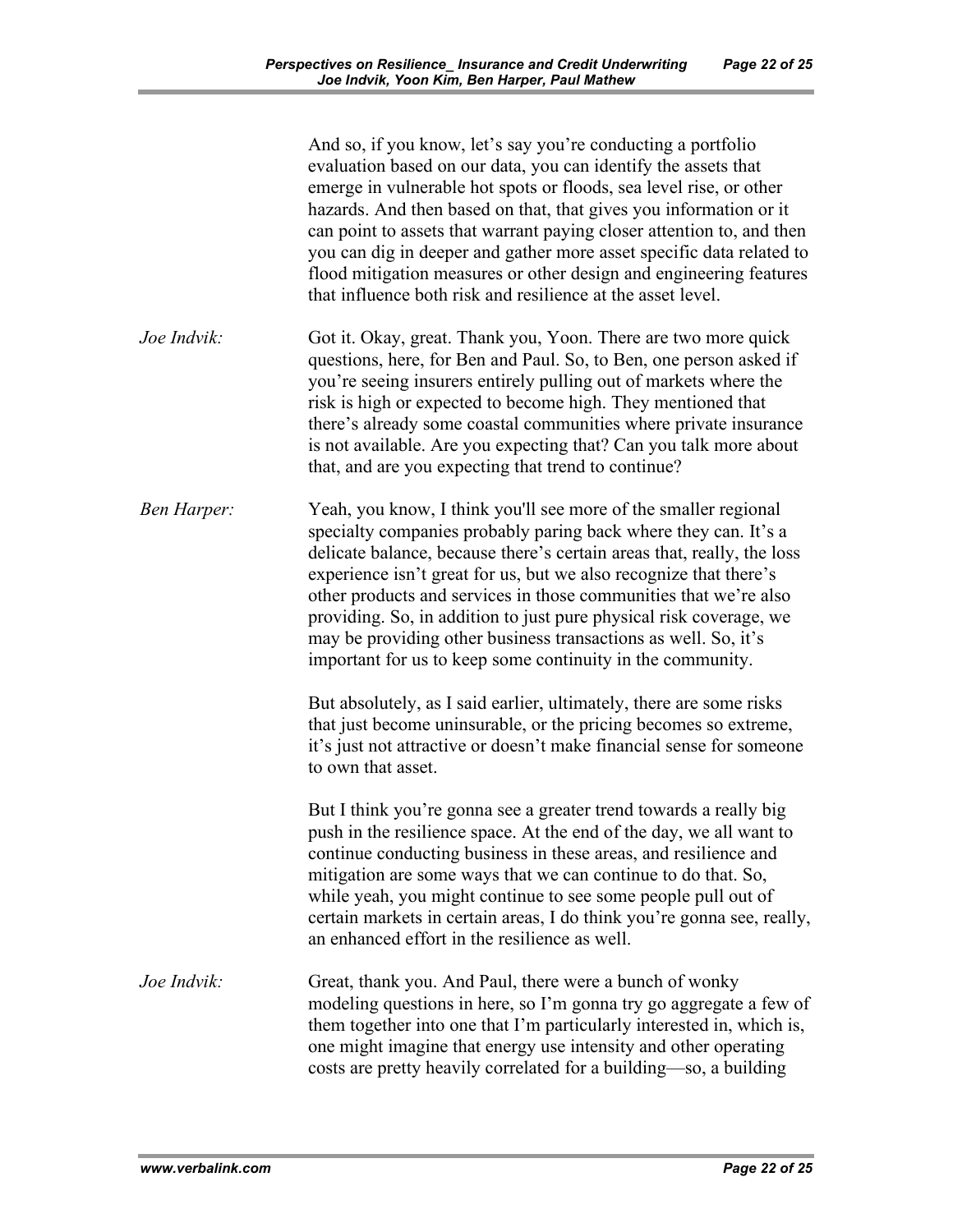| that spends more on energy might also be operating inefficiently in |
|---------------------------------------------------------------------|
| other ways, janitorial or what have you.                            |

So, I guess to kinda distill that down, might there be a bit of an omitted variables bias question here, in that buildings that have better EUIs also have other things going on that make them less likely to default on the mortgages, and that's, in fact, the effect that you're seeing? Could you talk more about whether that's true or not?

*Paul Mathew:* Yes. Correlation, as anyone who's taken 8th grade statistics knows, correlation is not causation, and we don't know whether these are causal, obviously. The point is that it's strongly correlated, and from a lender perspective, again, it's—it just means, even if it's a proxy, it means it's a signal that they can look at and it's an indicator that things could be better managed from that perspective.

> So, it can still provide that signal into the market. And again, let's not forget, though, that it's not sort of an exotic proxy, as it were. There's an actual, real connection here between energy costs and NOI. Lower energy cost—again, all other things being equal does equal higher NOI. So, it directly translates into value. That kind of goes without saying. It's just that from the empirical analysis itself, we cannot definitively see that it's causality, it could just be overall things are managed better—yes, that is certainly true.

*Joe Indvik:* Got it, got it. Okay, interesting. I wish we had time for more questions, but we do need to wrap this up, so, I'm gonna do just a quick couple of final slides, here, but thank you, all, for the Q&A.

> So, we compiled some additional resources relevant to all the speakers here today as well as some general Department of Energy resources, so you can check those out, most of them on the Better Buildings Solution Center or other links which are available here and will be in the deck when we send out the recording of the webinar. I also want to highlight that the next Better Buildings, Better Plants Summit is gonna take place on May 17th through the 20th. This is gonna be a virtual, no cost event featuring engaging, always very interactive sessions, as well as opportunities to network with fellow attendees and peers and experts. So, registration is gonna be coming soon, but visit the Better Buildings Solution Center to learn more.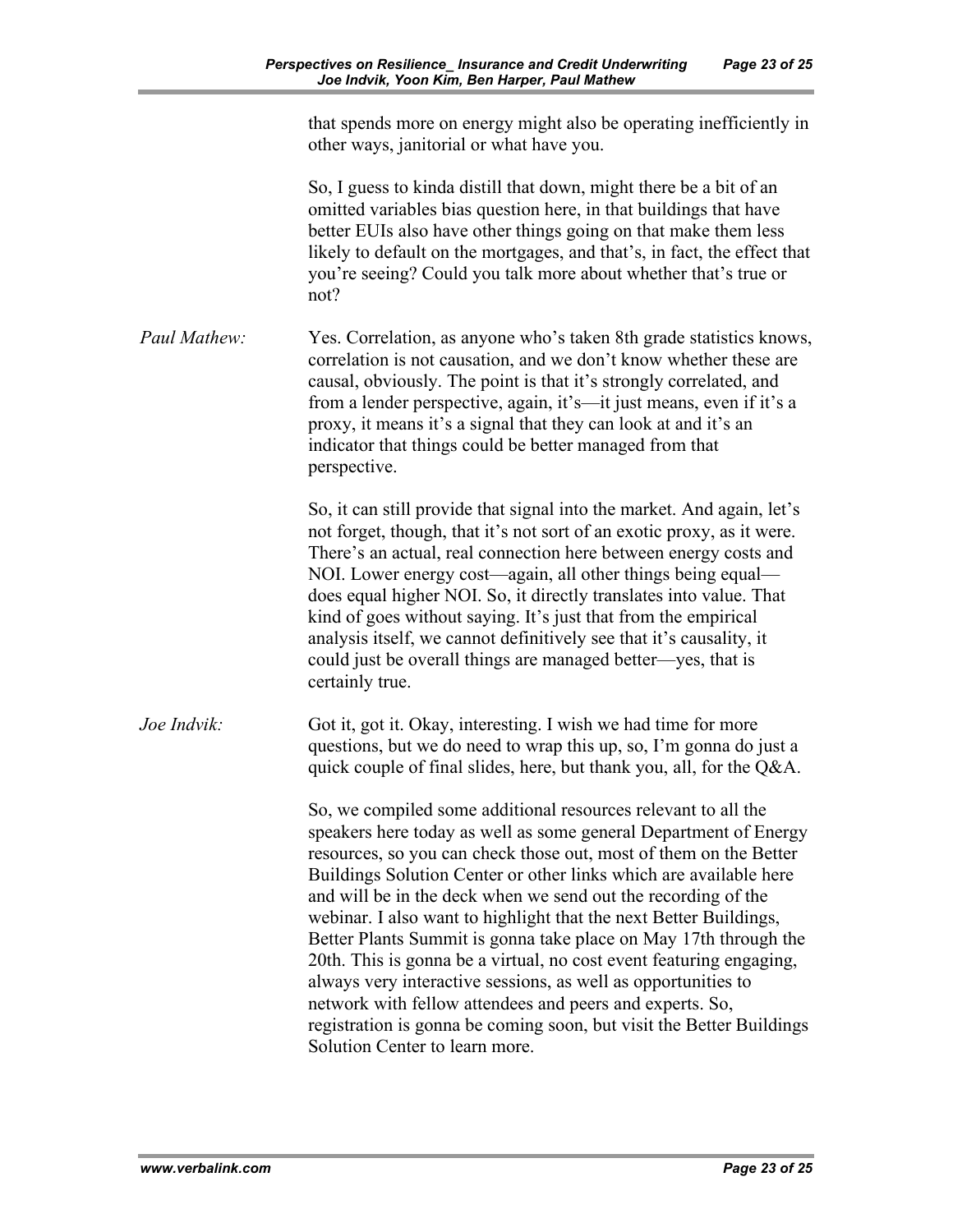And then, as I mentioned before this webinar—if you go to the next slide—this webinar is part of the 2020 to 2021 webinar series. There's a bunch of other webinars that have been one and are upcoming. We've got a great line-up here, so you can visit the Better Buildings Solution Center to watch any other recordings or join future webinars.

And speaking of upcoming webinars, I want to highlight the next one coming up on March 2nd, which is entitled "Smart Tools for Smart Labs." This is gonna share some helpful, publicly accessible tools for putting together a team, assessing laboratory functions, and then optimizing operations and laboratories, and we can also, it'll be an opportunity to kind of learn from Better Buildings Smart Labs partners' experiences and dig in a little bit to what's next for laboratory energy efficiency.

On the next slide, we also encourage you to visit the new workforce development portal. So, this is an opportunity to take the next step if you're looking to build a career in energy efficiency or get resources, information, training, education, job opportunities, it's all available here.

On the next slide, I want to note that on demand Better Buildings webinars are available. These are from the virtual summit, the 2020 webinar series, or other technical presentations that have been done at the national labs, so you can visit the on demand webinars library where all of those are recorded and available.

And if you go to the final slide, I just want to close by thanking our panelists once again for being a part of this. It was a really good conversation. I'm sure they'd be happy if you want to reach out to them directly at the e-mails here. You're also welcome to reach out to me—again, this is Joe Indvik, here, and if you have any questions about the DOE resources or any of the work that we're doing in this area.

And finally, I encourage you to follow Better Buildings on Twitter if you're not already, and then we'll just let you know that you're gonna be receiving an e-mail notice that the webinar recording is available in about a week.

So, with that, I think we can wrap up. Thanks, everybody.

*Ben Harper:* Thank you.

*Joe Indvik:* Take care.